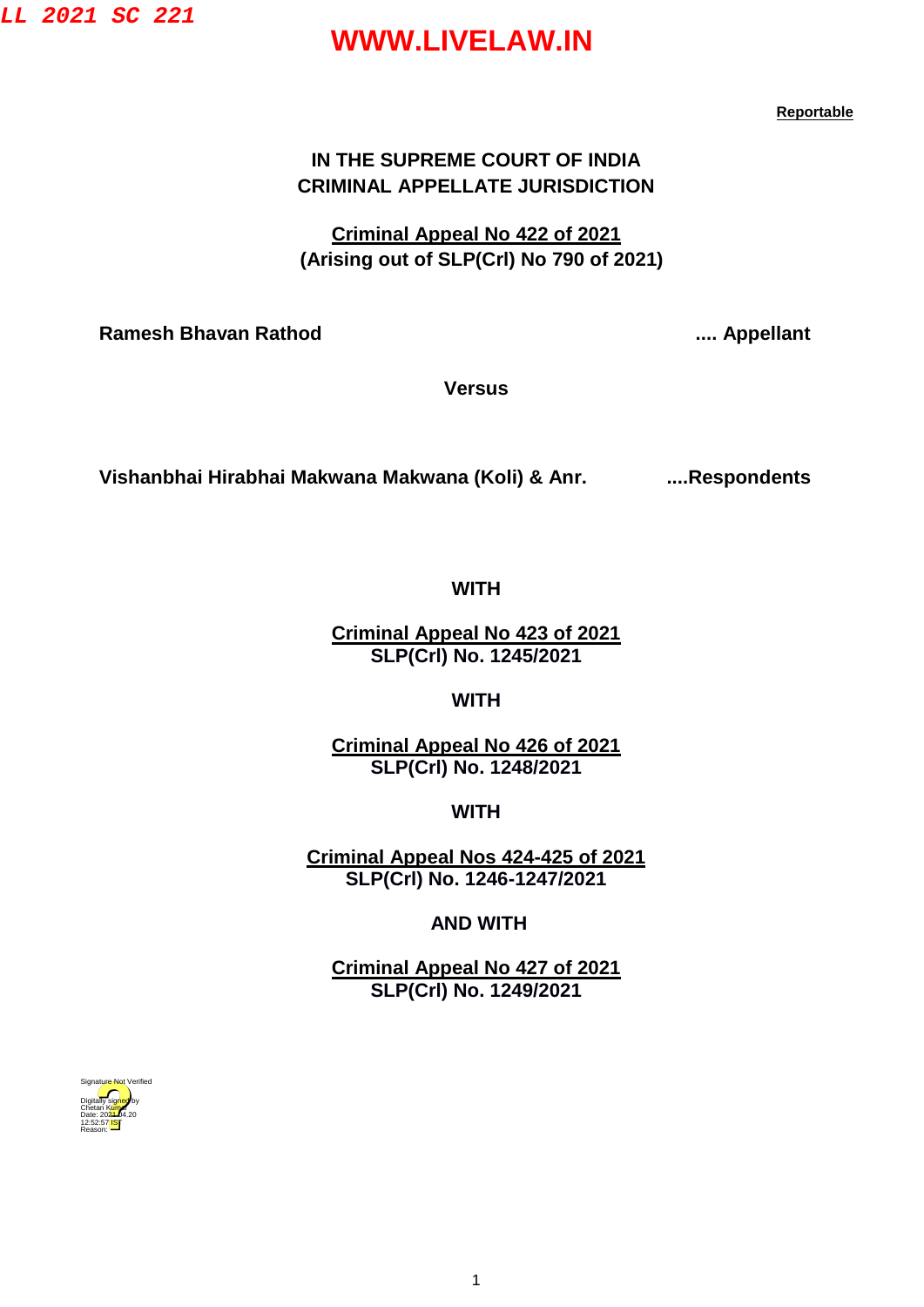#### **J U D G M E N T**

#### **Dr Dhananjaya Y Chandrachud, J**

1 This batch of five appeals arises from orders of the High Court of Gujarat granting bail, under Section 439 of the Code of Criminal Procedure 1973<sup>1</sup>, to six persons who have been implicated in five homicidal deaths.

2 A First Information Report (**"FIR"**) being CR No 11993005200314 was registered on 9 May 2020 at Police Station Aadesar, District East Kachchh - Gandhidham for offences under Sections 302, 143, 144, 147, 148, 149, 341, 384, 120B, 506(2) and 34 of the Indian Penal Code, Sections 25(1-b) A, 27 and 29 of the Arms Act and Section 135 of the Gujarat Police Act. The appellant - Ramesh Bhavan Rathod - is the informant on whose statement, the FIR was registered at 1930 hours in respect of an incident which took place at 1300 hours. The incident took place in village Hamirpur which is at a distance of 20 kms from the police station. The incident which led to the commission of five murders had its genesis in a land dispute. The informant alleged that he and his brother Pethabhai had gone to their farm at 6:00 am. At 1 pm, the informant, Pethabhai and his brother-in-law Akhabhai were returning home in a Scorpio vehicle with five other persons. When the vehicle reached the untarred road passing through the farm of Lakha Hira Koli and Kanji Bijal Koli, these two persons came out along with Lakha Hira Koli. Lakha Koli dashed his tractor on the front portion of the Scorpio vehicle. Kanji Koli parked his tractor on the rear side of the Scorpio, behind which another Sumo vehicle came to be stationed. The Scorpio and its occupants were waylaid. As the informant

1 "**CrPC**"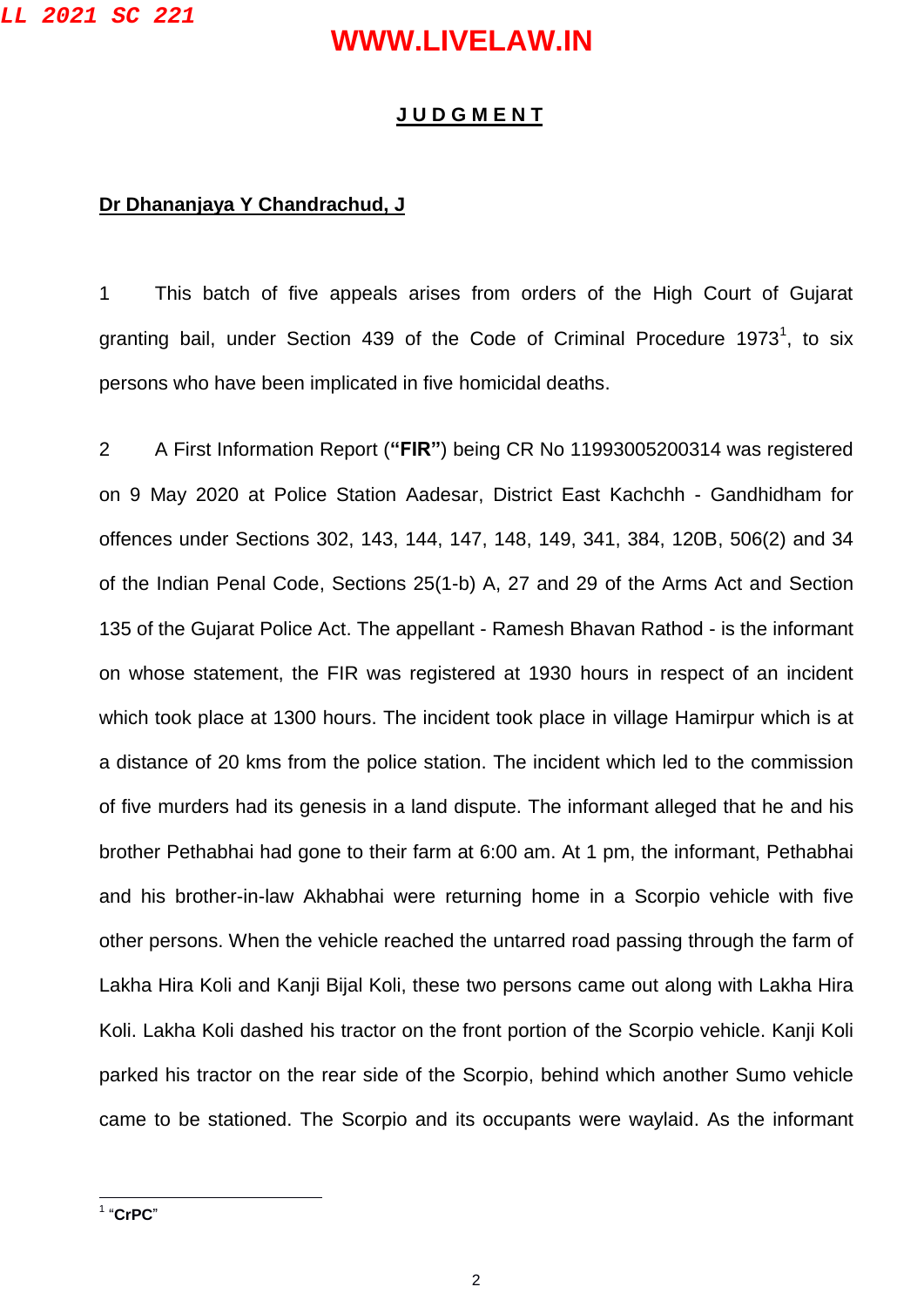and others attempted to run away from the scene, he saw the homicidal incident which

he describes in the following terms:

"..At that time I saw that Dhama Ghela Koli, Devendrsinh alias Lalubha Ghelubha Vaghela, Vishan Hira Koli, Bharat Mamu Koli, Dilip Mamu Koli, Ramshi Hira Koli, Pravin Hira Koli, Bhaghubha Hasubha Vaghela, Mohansang Umedasng Vaghela and Vanraj Karsan Koli and Dinesh Karsan Koli all come with weapons Pistol, Dhariya, Knife from the thorny fence nearby, in which Dhama Gela Koli and Devendrasinh alias Lalubha Gelubha Vaghela and Visan Hira Koli and Bharat Mamu Koli had fired rounds from Rifles in their hand targeting Akhabhai and others at that time. Akhabhai Jeshangbhai Umat my Brother Pethabhai Bhavanbhai Rathod and Amara Jeshang Umat and Lalji Akhabhai Umat and Vela Panchabhai Umat injured due to firing and laying on land and that time Lakha Hira Koli's Wife, Kanji Bijal Koli's Wife Lakhman Bijal Koli's Wife and Dhama Ghela Koli's Wife and Vishan Hira Koli's Wife also come there, their name is I do not know, and Visan Hira Kofi talk with Akhabhai that why you are cultivating my father and grand father's land that is our land we also said before that this land you do not cultivate so today your life is over. This was said by Visan Hira Koli and thereafter Dilip Mamu Koli, Ramshi Hira Kofi, Bhaghubha Hasubha Vaghela Mohansang Umedsang Vaghela and Prabhu Ghela Koli, with Dhariya in their hands and in the hands Pravin Hira Koli, Siddhrajsinh Bhaghubha Vaghela, Kheta Parbat Koli, Vanraj Karsan Koli, and Dinesh Karsan Kofi with Lathi (Wooden Stick) and all together assaulted blindly with Dhariya & Lathi over the head and body of Akhabhai Jeshangbhai Umat and my brother Pethabhai Bhavanbhai Rathod and Amara Jeshang Umat and Lalji Akhabhai Umat and Vela Panchabhai Umat and those people when assaulted that time all five are shouting "save save" but those people are in large gathering so I cannot go near so I cannot save those five those because they will kill me so I ran away from and I go to my Village…"

3 The incident resulted in the death of five persons. Among the twenty-two accused are Vishan Heera Koli (A-6), Pravin Heera Koli (A-10), Sidhdhrajsinh Bhagubha Vaghela (A-13), Kheta Parbat Koli (A-15), Vanraj Karshan Koli (A-16) and Dinesh Karshan Akhiyani (Koli) (A-17). The post-mortem was conducted on 10 May 2020. A panchnama is alleged to have been conducted at the scene of offence on the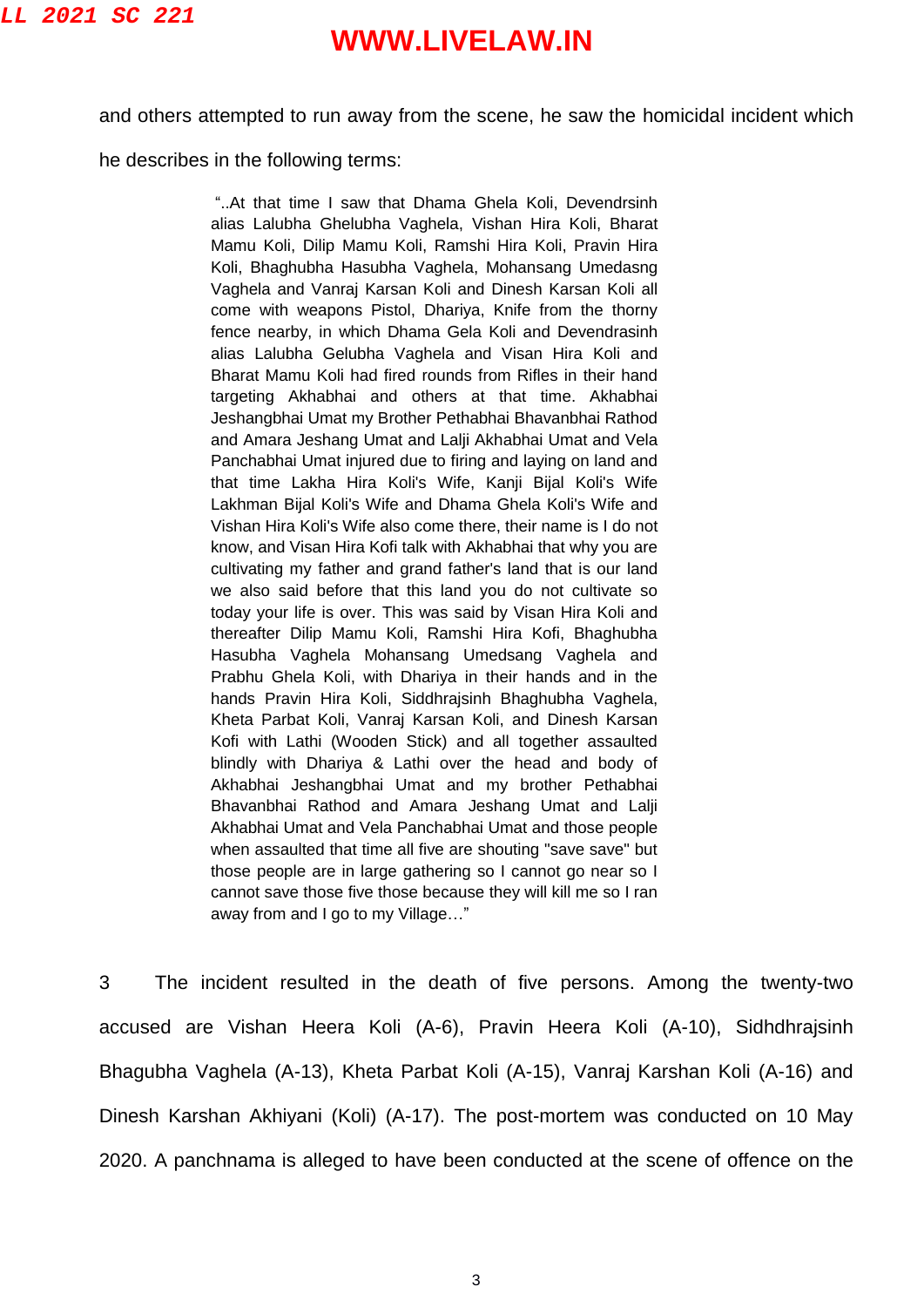next day, i.e. on 10 May 2020, resulting in the recovery of, *inter alia,* two country made guns, two indigenous counterfeit guns, four dhariyas and one wooden stick.

4 On 13 May 2020, a cross FIR was registered at the behest of Vishan Heera Makwana (Koli) being FIR No 11993005200315 at Police Station Aadesar. The informant in the cross FIR claims to be an original resident of village Hamirpar and is presently residing at Village Anjar. The FIR states that after the lockdown had been declared on 25 March 2020, the informant had left Anjar to go to village Hamirpar. About fifteen years ago certain agricultural land had been sold to another person, who subsequently gave it for cultivation to Akhabhai. Akhabhai was refusing to give the fields for cultivation to the informant as a result of which a quarrel had taken place on 7 May 2020. The informant's motor cycle had been taken away by the police. The issue had been settled at the intervention of persons belonging to the community and no complaint was filed. According to the cross FIR on 9 May 2020, the informant Vishan sent his nephew to the Police Station together with Akhabhai to retrieve the motor cycle. The cross FIR narrates Vishan's version of the incident which took place on 9 May 2020 in the following terms:

> "..We have decide to kill Akhabhai hence I myself along with my Brother Lakhbhai Hira Koli, Dinesh Karshan Koli, and Lalubha Ghelubha Vaghela sat in Ritz Car and proceeded towards Bhimasar at the time I was driving the said Car and I tried to dash the said Car with Akhabhai and tried to kill him. But Akhabhai ran away nearby and we came to our field (Wadi) There after around 12'0 Clock noon Akhabhai ring me on my mobile phone and said that why you have tried to dashed by car of Lalubha. I have given false reply that I am sitting on my field (Wadi) I am not involved. Akhabhai told me we are coming to you field (Wadi) for quarrel be ready for quarrel at that time I myself along with my brother Lakha Hira Koli, Ramsi Koli, Pravin, Dhama Gela Koli, Devendrasinh , Iliyas Lalubha Vaghela, Bharat Mamu Koli, Dilip Mamu Koli, Bhagubha Hansubha Vaghela, and his son Monsang Umedsang Vaghela, Prabhu Gela Koli, Kheta Parbar Koli, Vanraj Karshan Koli, Dinesh Darshan Koli were present their I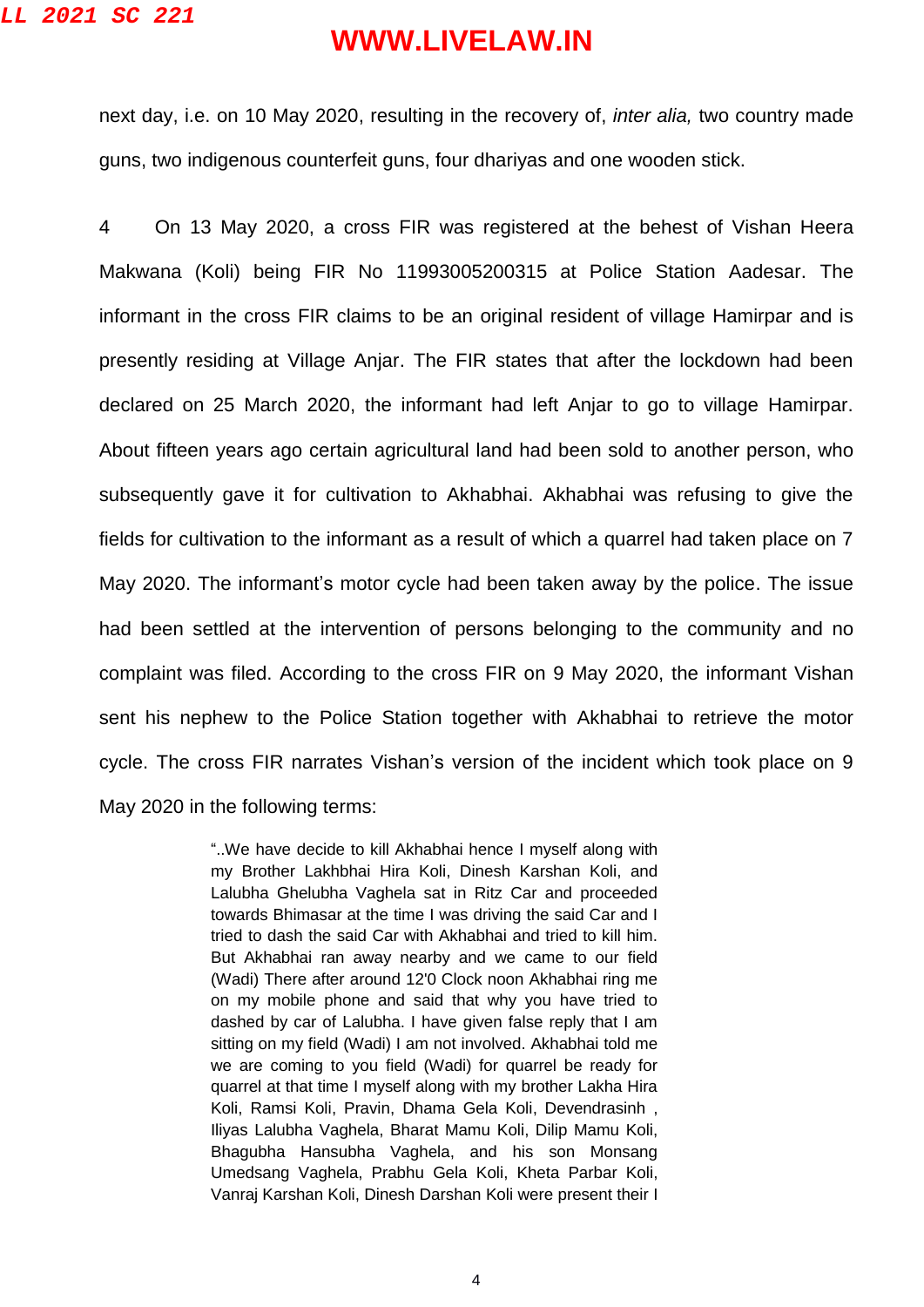have told this fact to them that Jeseng Umat along with his men are coming at our wadi for quarreling with us so we all armed with weapons we came near by our field's boundary and we all are become ready for quarrel and sat nearby Lakhman Bijal's field and that time white color jeep came that at about place near about wadi Ramesh Bhavan Rathod come down for jeep along with dhariya in his hand, Akhabhai came down with his gun, Akhabhai abused me "I have pride to save" at that time Ramesh Bhavan Rathod given blow with dhariya I have tried to save myself and I have lifted up my left hand so dhariya blow caused injury in my left hand I have fallen down on earth and blood coming out for my left hand at the time Akhabhai given blow of gun on my brother namely Ramsi on his hand- at that time Akha son Lalji - Amra Jeseng Umat - Vela Pancha Umat - Petha Bhavan Rathod - Akhabhai's younger son Dharmendra - Papu Gabha Umat, came down from jeep and tried to attack on me at that time my brother Pravin Dhama Gela Koli, Devendrasinh, Iliyas Lalubha Vaghela, Bharat Mamu Koli, Dilip Mamu Koli, Bhagubha Hansubha Vaghela, and his son Mohansang Umedsang Vaghela, Prabhu Gela Koli, Kheta Parbat Koli, Vanraj Karsan Koli, Dinesh Karsan Koli, came along with the arms at that time Akho and his person's tried to ran away with the Scorpio jeep. My brother namely Lakhabhai dashed that jeep by tractor at that time my another cousin brother Kanji Bijal came with the another tractor and Lakhman Bijal came with the sumo jeep and dashed with the jeep of Akhabhai. At that time our ladies came down during quarrel Ramesh Bhavan Rathod- Papu Gabha Umat - Akhabhai Son Dharmendra ran away at that time the our persons who came there assaulted with the dhariya and lakdi's on Akhabhai-Velabhai-Pethabhai-Amrabhai And Lalji and this quarrel i have been injured…"

5 Vishan was arrested on 18 May 2020. A further statement of the informant in the original FIR dated 9 May 2020 was recorded on 3 June 2020. After investigation, the charge-sheet was submitted by the investigating officer against Vishan and twenty-two co-accused. On 31 August 2020, an application for interim bail moved by Vishan on medical grounds was rejected by the Sessions Judge, Bhachau, Kachchh taking note of the fact that the accused had produced fake documents for the purpose of obtaining bail. An application seeking regular bail under Section 439 of the CrPC was rejected by the Additional Sessions Judge, Bhachau on 4 December 2020.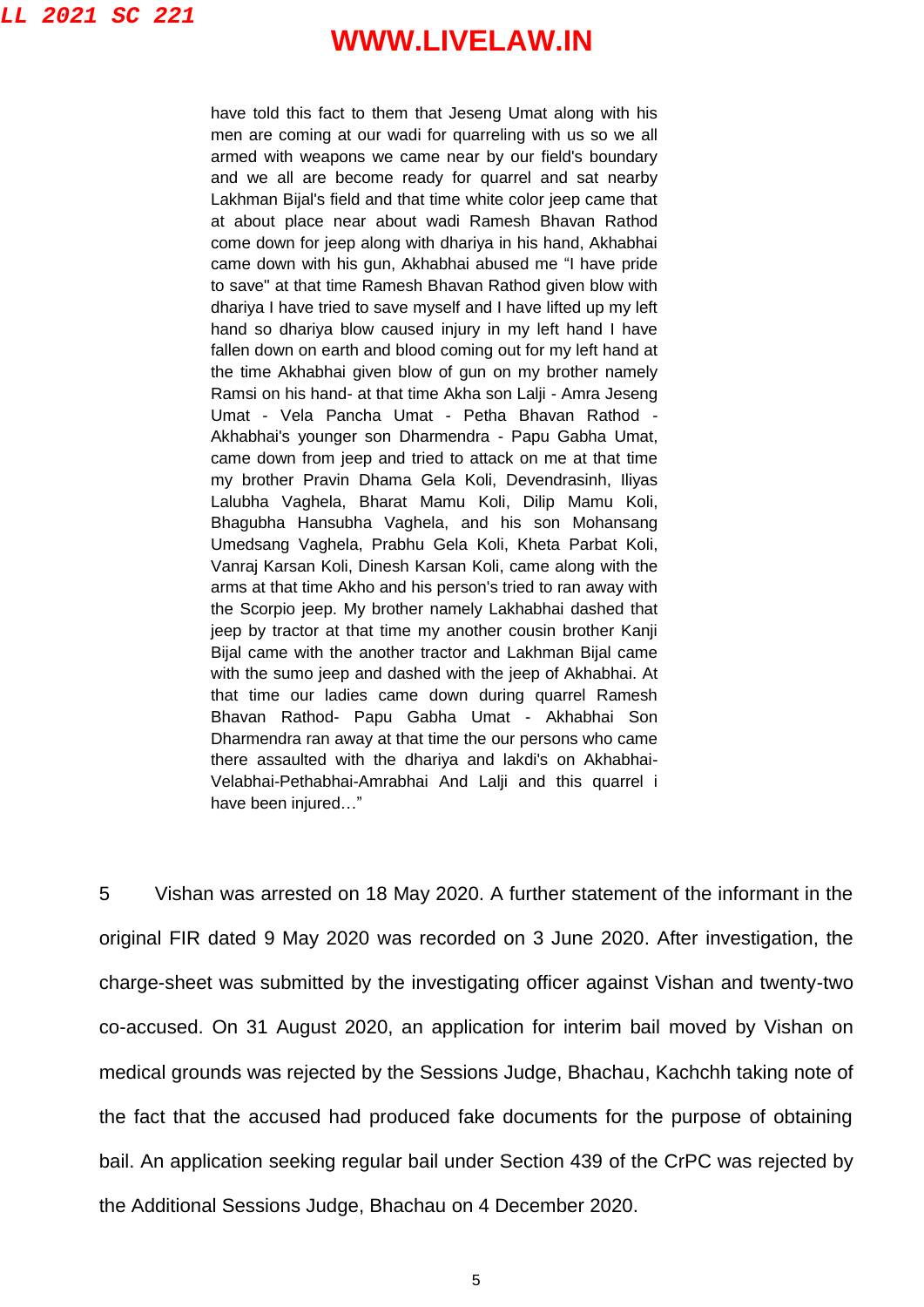#### **LL 2021 SC 221**

## **WWW.LIVELAW.IN**

6 Among the twenty-two accused, who are named in the charge-sheet, these proceedings arise out of the applications for bail which were moved before the High Court on behalf of the six persons namely:

| - Accused no.6  |
|-----------------|
| - Accused no.10 |
| - Accused no.13 |
| - Accused no.15 |
| - Accused no.16 |
| - Accused no.17 |
|                 |

7 The orders passed by the High Court granting bail to the above persons are tabulated below:

| SI No.         | Name of the accused            | Accused No. | Date of order          |
|----------------|--------------------------------|-------------|------------------------|
|                | Vishan Heera Koli              | 6           | 21 December 2020       |
| 2              | Pravin Heera Koli              | 10          | 21 December 2020       |
| 3              | Sidhdhraisinh Bhagubha Vaghela | 13          | 22 October 2020        |
| $\overline{4}$ | Kheta Parbat Koli              | 15          | 21 December 2020       |
| 5              | Vanraj Karshan Koli            | 16          | 19 January 2021        |
| 6              | Dinesh Karshan Akhiyani (Koli) | 17          | <b>20 January 2021</b> |

At this stage, it is necessary to note that A-10 and A-15 were both granted bail on 21 December 2020 on the basis of parity claimed on the basis of the order dated 22 October 2020 granting bail to A-13. The orders dated 19 January 2021 granting bail to A-16 and to A-17 on 20 January 2021 are also based on parity.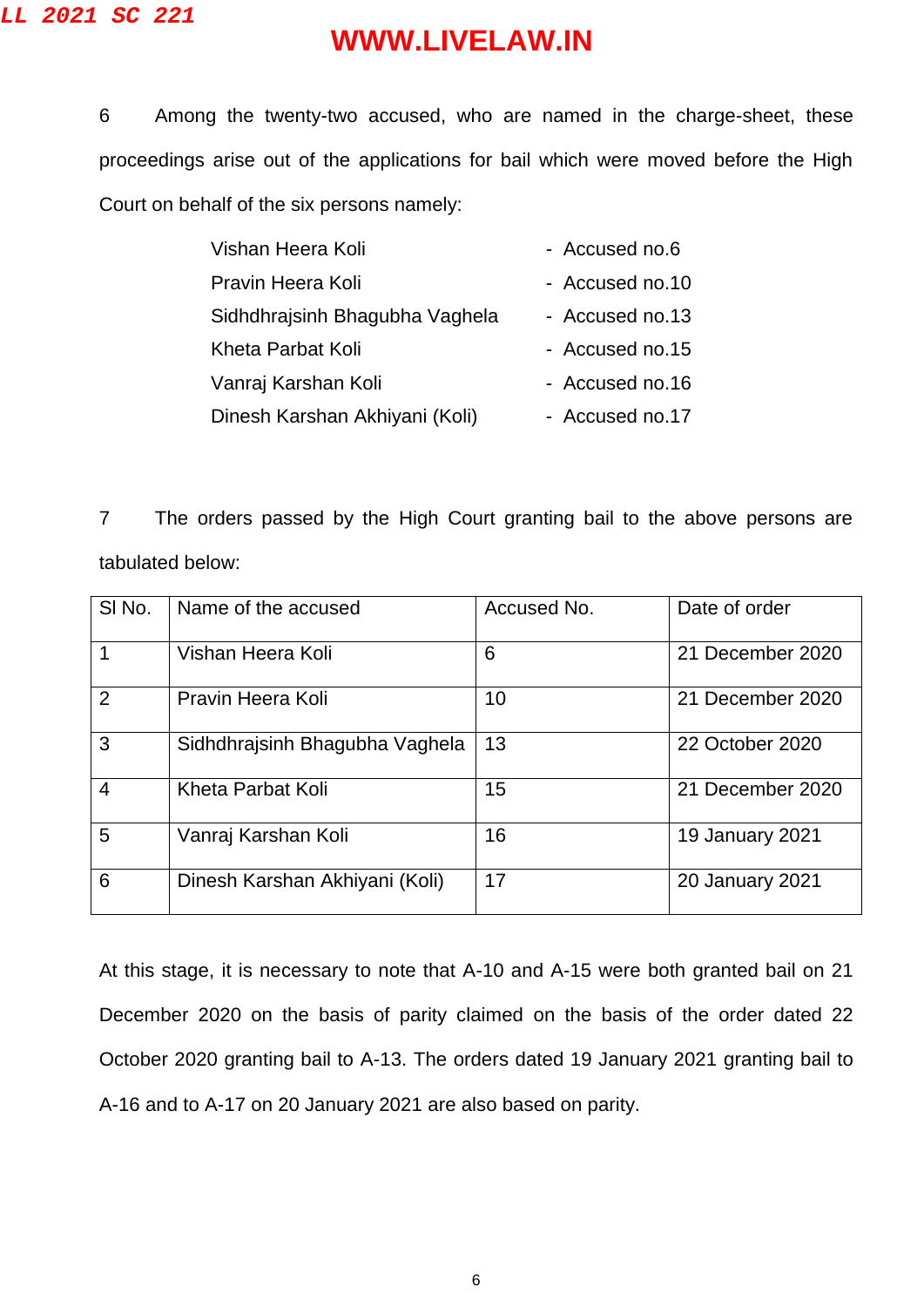8 Chronologically, the first order of the High Court granting bail was to Sidhdhrajsinh Bhagubha Vaghela (A-13) on 22 October 2020. The High Court observed thus:

> "14. Having considered the rival submissions and having gone through the materials on record, it appears that though the name of the applicant and is shown in the FIR for the alleged offences punishable under Sections 302, 143, 144, 147, 148, 149, 341, 384, 120B, 506 and 34 of the I.P.C., offence punishable under Section 25(1-b)A, 27 and 29 of the Arms Act and Section 135 of the Gujarat Police Act, for the incident which took place on 9th May 2020, on perusal of the charge-sheet papers, it appears that the complainant in the subsequent statement dated 3<sup>rd</sup> June 2020, which has been recorded after 25 days from the date of incident, the overt tact which was attributed in the FIR, is missing. Though the complainant has stated that the applicant was present, but no role is attributed in the subsequent statement, which was recorded on 3rd June, 2020, wherein the details with regard to chronology of events which took place at the place of the incident on 9th May 2020 is in effect substituted by the complainant in the additional statement dated 3rd June 2020 by narrating altogether different details. At this juncture, this Court is not going into the details of the incident as it may affect the trial at the later point of time. Suffice is to say prima facie appears that the applicant has been involved in alleged offences due to pending proceedings of the previous offences and enmity with the complainant side…"

- 9 In addition, the Single Judge observed that:
	- (i) The accused was in jail since 19 May 2020;
	- (ii) The charge-sheet had been filed after investigation; and
	- (iii) The trial was likely to take time as 110 witnesses were to be examined.

Reliance was placed on the decision of this Court in **Sanjay Chandra** v. **Central** 

**Bureau of Investigation**<sup>2</sup>. The orders granting bail to A-10 and A-15 (21 December

2020); to A-16 (19 January 2021); and to A-17 (20 January 2021) are based on parity.

 $\frac{1}{2}$  2012 (1) SCC 40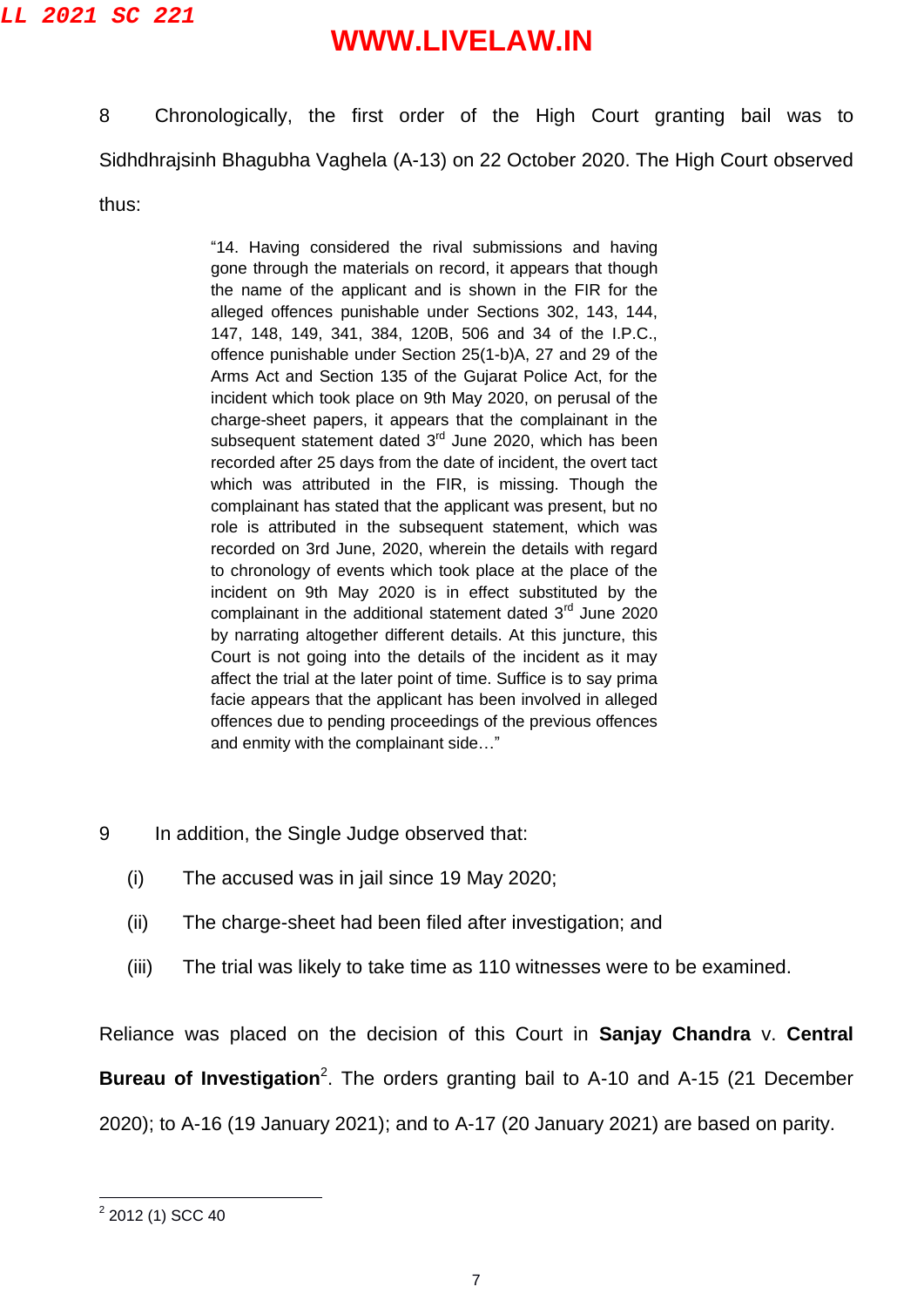10 The main accused, Vishan (A-6) was granted bail on 21 December 2020. The reasons adduced by the Single Judge of the High Court are contained in paragraphs 7, 8 and 9 of the order which reads thus:

> "7. Having heard the learned advocates for the parties and perusing the material placed on record and taking into consideration the facts of the case, nature of allegations, gravity of offences, role attributed to the accused, without discussing the evidence in detail, this Court is of the opinion that this is a fit case to exercise the discretion and enlarge the applicant on regular bail.

> 8. Looking to the overall facts and circumstances of the present case, I am inclined to consider the case of the applicant.

> 9. This Court has also taken into consideration the law laid down by the Hon'ble Apex Court in the case of **Sanjay Chandra Vs. Central Bureau of Investigation**, reported in [2012] 1 SCC 40."

11 The allegations against all the accused in the present batch of appeals arise out of the same incident. All the appeals have hence been heard together.

12 Mr Vinay Navare, Senior Counsel and Ms Jaikriti S Jadeja, Counsel have appeared in support of the appeals, all of which had been filed by the informant. Mr Nikhil Goel, Counsel appeared on behalf of the respondent-accused. In pursuance of the notice issued on 5 February 2021, Mr Aniruddha P Mayee has entered appearance on behalf of the State of Gujarat. Insofar as the accused are concerned, the position before the Court as recorded in the order dated 5 April 2021 reads thus:

| "SLP (Crl) 790/2021    | - sole accused represented by Mr Nikhil Goel                                 |
|------------------------|------------------------------------------------------------------------------|
| SLP (Crl) 1245/2021    | - sole accused - no appearance entered despite service                       |
| SLP (Crl) 1246-47/2021 | - two accused represented by Mr Purvish Malkan and Mr Nikhil Goel            |
| SLP (Crl) 1248/2021    | - sole accused – no appearance entered despite service                       |
| SLP (Crl) 1249/2021    | - sole accused represented by Mr J S Atri, instructed by Mr Haresh Raichura" |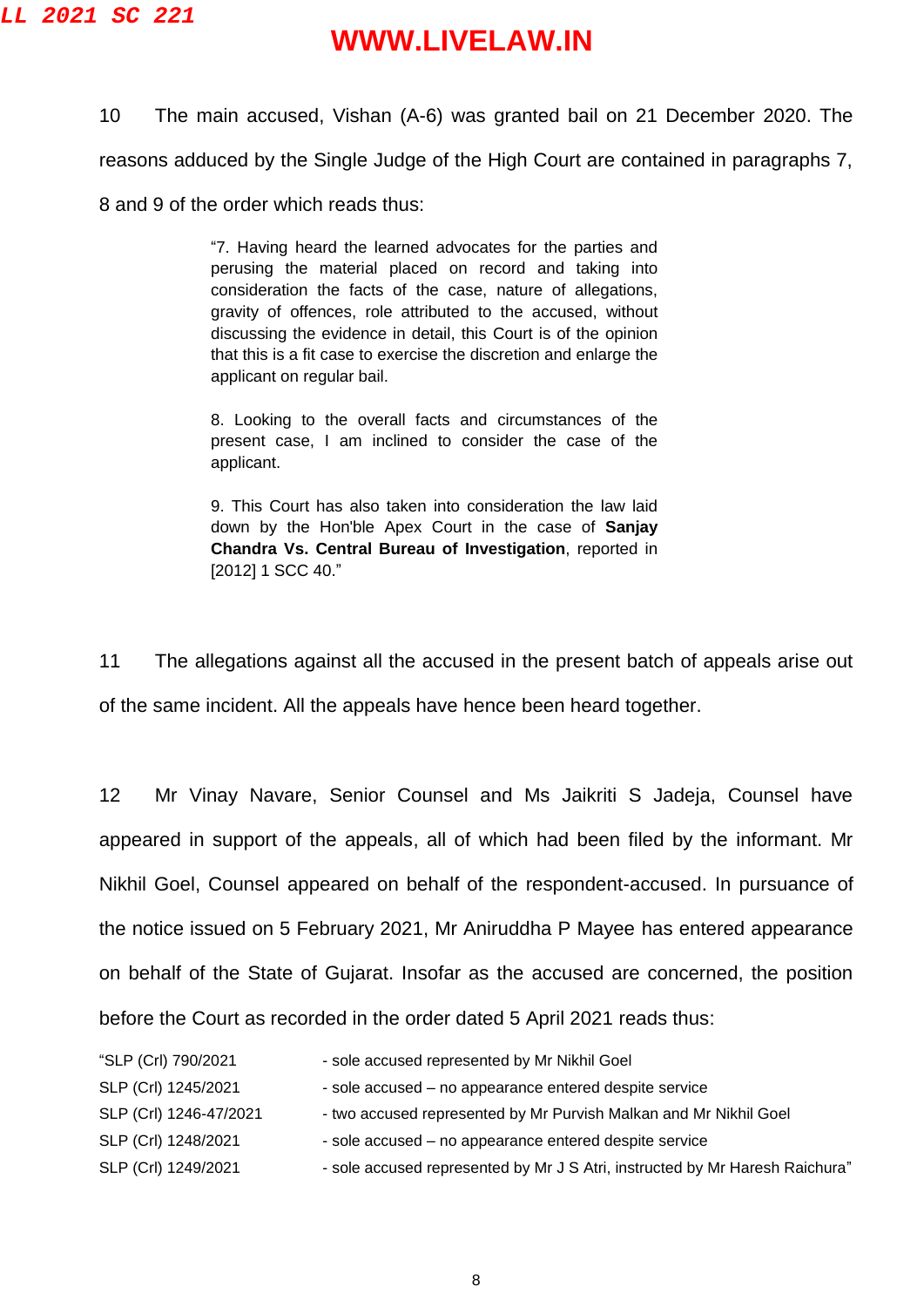Since in two of the Special Leave Petitions namely Special Leave Petition (Crl) Nos. 1245 and 1248 of 2021, no appearance had been entered on behalf of the accused despite service of notice, this Court by its order dated 5 April 2021 requested Mr Nikhil Goel to represent them. We appreciate the able assistance which has been rendered by Mr Nikhil Goel as an officer of the Court who has acted as an *amicus curiae* for the two unrepresented accused as well.

13 Mr Vinay Navare, learned Senior Counsel appearing on behalf of the appellant – informant submits that the primary basis on which the first order granting bail was passed by the High Court in the case of Sidhdhrajsinh Bhagubha Vaghela (A-13) on 22 October 2020 is that while the FIR was registered on 9 May 2020, the statement of the informant was recorded on 3 June 2020, in which there have been substantial changes in the genesis of the incident including the nature of the weapons. While the allegation in the FIR is that Vishan (A-6) fired several rounds from a rifle together with other persons, the subsequent statement would indicate that the injuries had been caused not as a result of the use of firearms but by a sharp weapon. The following submissions have been urged:

- (i) The cross FIR lodged by Vishan (A-6) on 13 May 2020 indicates that an incident had taken place on 9 May 2020;
- (ii) During the course of the incident, five homicidal deaths resulted on the side of the informant (of the FIR dated 9 May 2020);
- (iii) The cross FIR lodged on 13 May 2020 contains a reference to:
	- a. The accused being armed with weapons;
	- b. Pre-meditation on the part of the accused to waylay and assault the side of the informant; and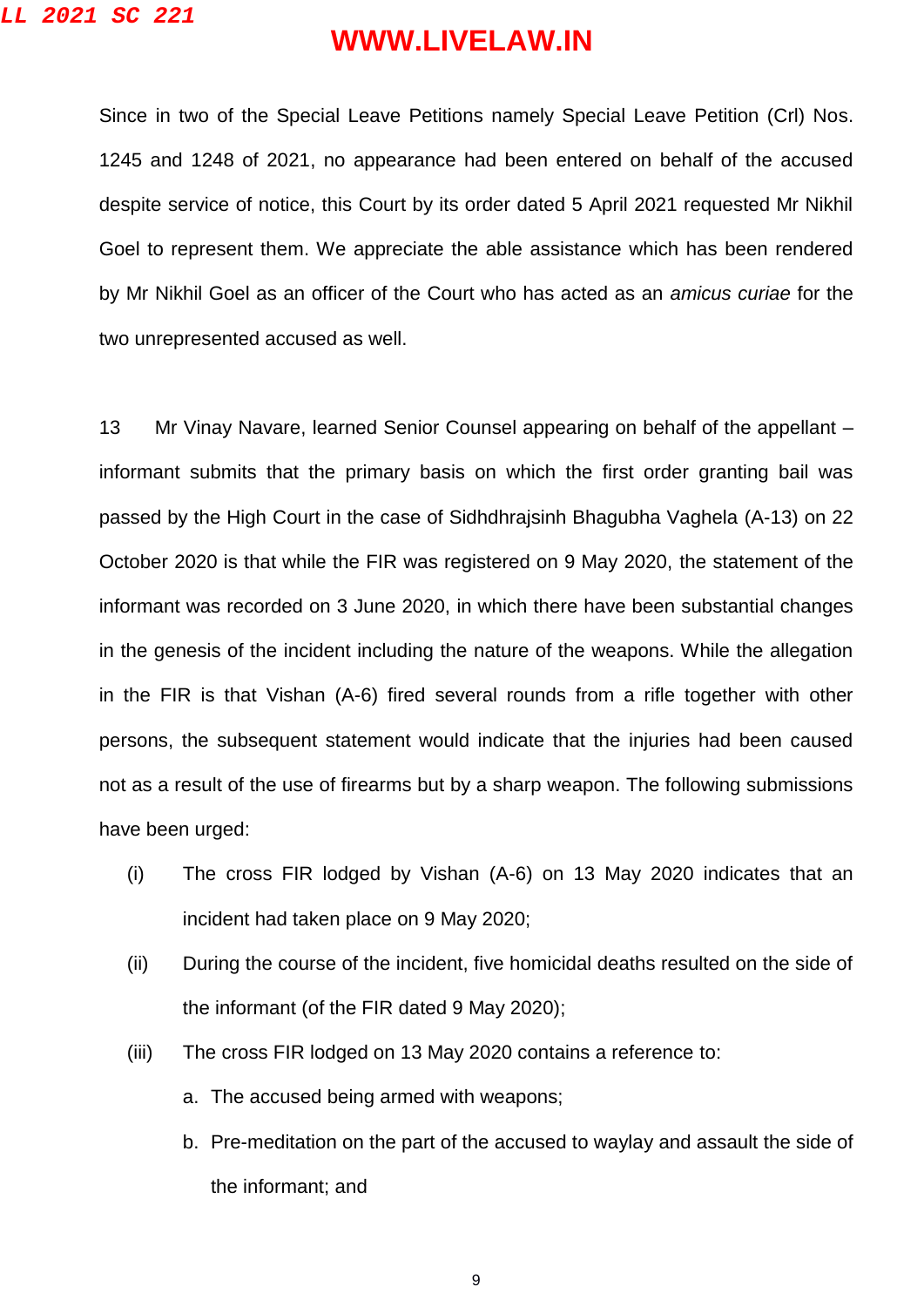- c. The assault being committed by the accused as the deceased were attempting to flee after their vehicle had been cornered by two tractors belonging to the side of the accused.
- (iv) The presence of the accused and the role attracted to them has been spelt out not only in the FIR but it is evident from the cross FIR which was subsequently registered on 13 May 2020 at the behest of Vishan (A-6);
- (v) The cross FIR which sets out the version of the accused would indicate that the accused were the aggressors; and
- (vi) Whether the five deaths were caused as a result of firearm injuries (as alleged in the FIR dated 9 May 2020) or due to dhariyas (as alleged in the statement recorded on 3 June 2020) is not relevant at this stage. The presence of the accused, the pre-meditation on their part, the assault committed on persons belonging to the side of the informant and the resultant five homicidal deaths which form the genesis of the incident should be sufficient to deny bail.

14 On the above premises, it has been urged that the High Court has committed a grievous error in granting bail in the first instance on 22 October 2020 and in following the earlier order on the basis of parity. Moreover, it has been submitted that the order granting bail to Vishan (A-6), who is the main accused, on 21 December 2020 does not contain any reasons whatsoever. It was urged that while granting bail, the Chief Justice has merely observed that the Advocates who appeared on behalf of the respective parties "do not press for further reasoned order". This, it was urged, is an anathema to criminal jurisprudence. The High Court while exercising its jurisdiction under Section 439, is required to apply its mind objectively and indicate reasons for the grant of bail.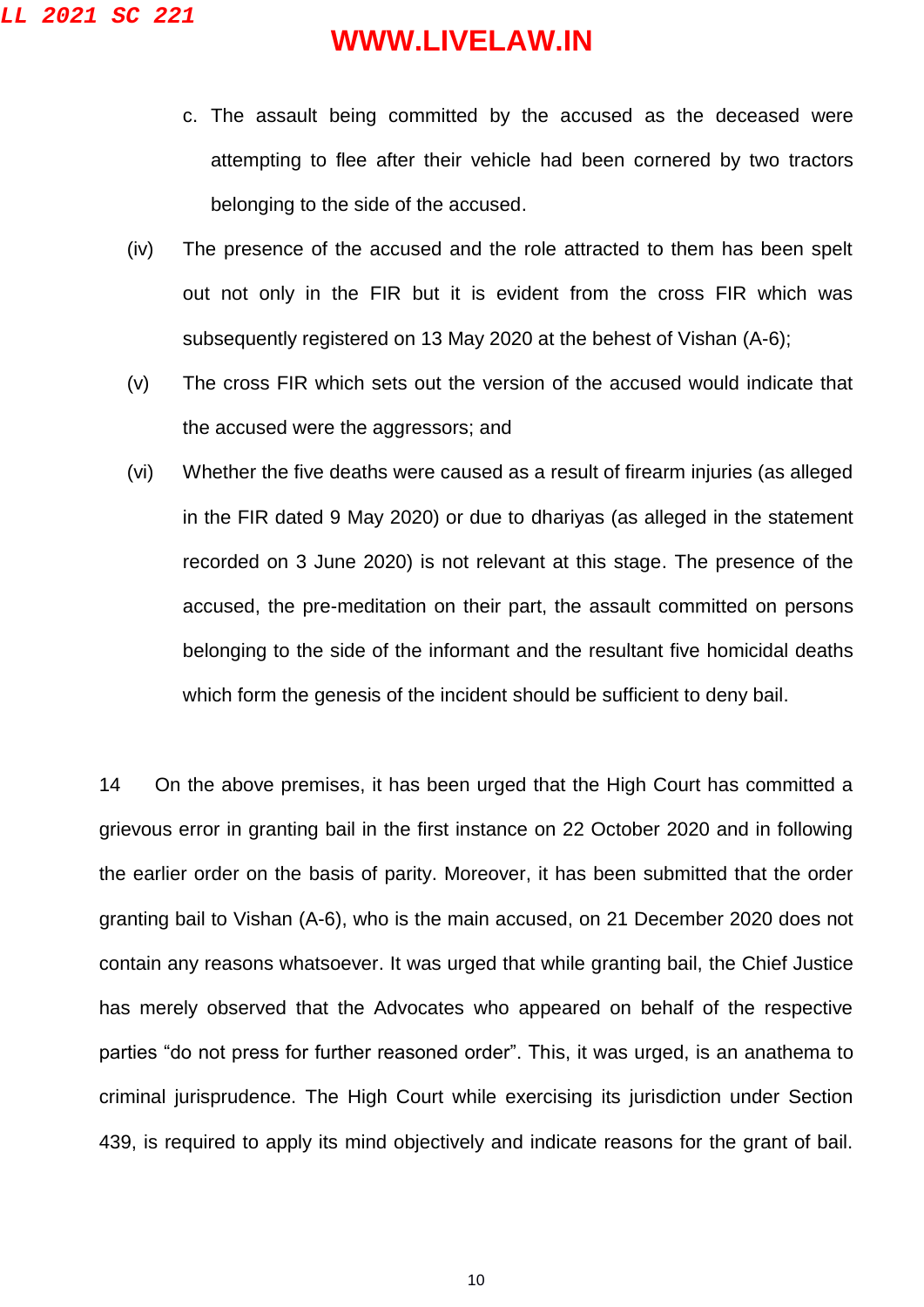This duty cannot be obviated, it was urged, by recording that the Counsel for the parties did not press for "a further reasoned order".

15 The submissions urged by Mr Vinay Navare, Senior Counsel have been supported during the course of her submissions by Ms Jaikriti S Jadeja. Learned counsel, in addition, adverted to the following circumstances:

- (i) The registration of three prior FIRs against Sidhdhrajsinh Bhagubha Vaghela (A-13);
- (ii) The observation of the High Court while granting bail that the order would not be treated as precedent in any other case on grounds of parity; and
- (iii) The grant of bail on the basis of parity alone to Vanraj Karshan Koli (A-16), Kheta Parbat Koli (A-15), Pravin Heera Koli (A-10) and Dinesh Karshan Akhiyani (Koli) (A-17).

16 Mr Aniruddha P Mayee, learned Counsel appearing on behalf of the State of Gujarat has supported the submissions of the appellant in the challenge to the orders granting bail on the following grounds:

- (i) The grant of bail by the High court to the six accused persons in this batch is not justified having regard to the following circumstances:
	- a. The main accused Vishan (A-6) was a resident of Anjar and had come to Hamirpur;
	- b. There was an earlier incident which had taken place involving an altercation with the deceased Akhabhai;
	- c. A compromise was arrived at in the course of the dispute with the intervention of the community;
	- d. As the cross FIR by Vishan (A-6) narrates, on 9 May 2020- the conduct of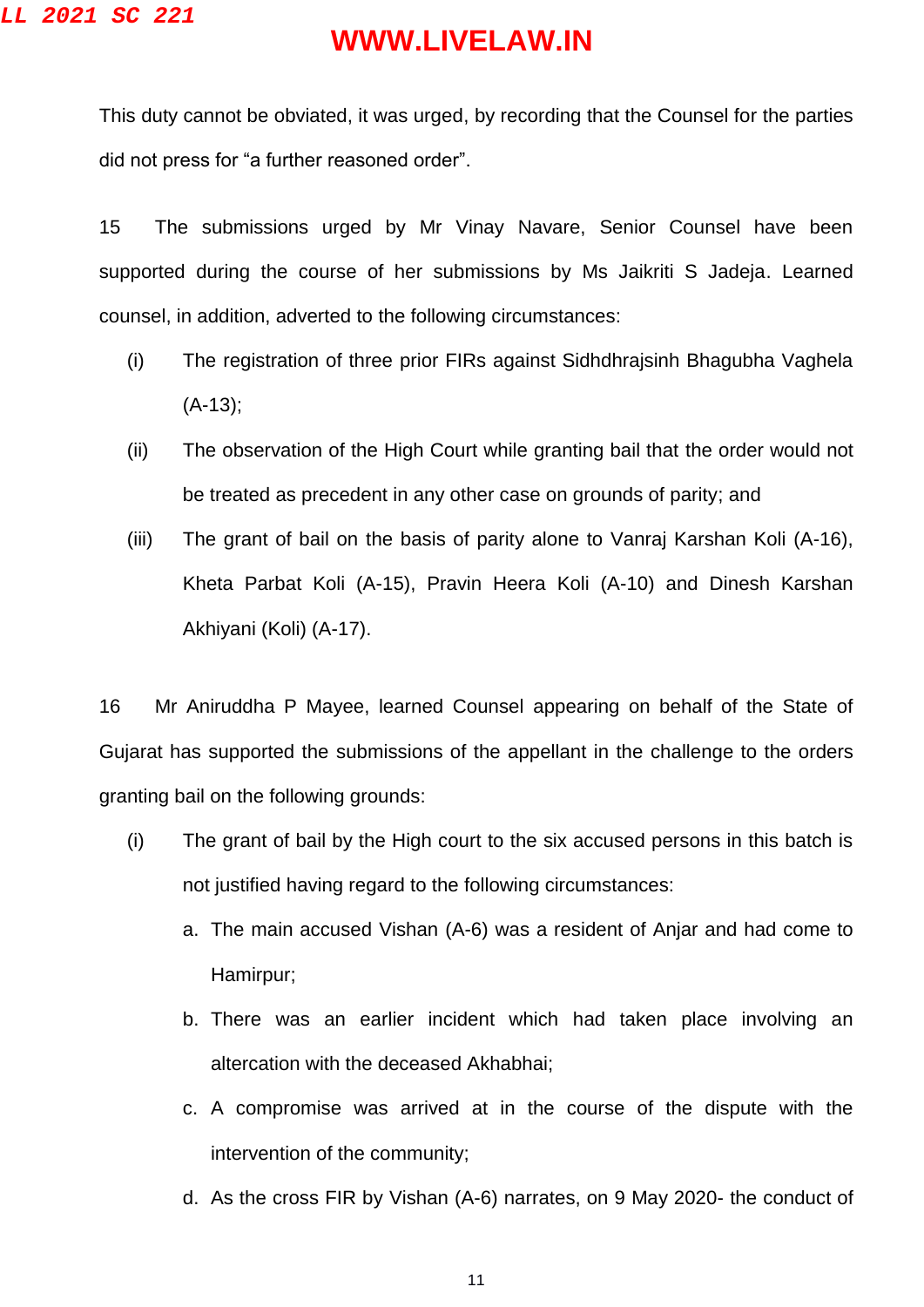the accused was pre-meditated;

- e. The incident took place at 1:00 pm when the side of the informant (in the FIR dated 9 May 2020) was returning from their fields for lunch when they were waylaid and obstructed by vehicles of the accused both at the front and the rear;
- f. The side of the accused had collected 22 persons for executing a premeditated design to assault the group of the informant with deadly weapons;
- g. Whether or not the rifles had been fired, the panchnama notes the recovery of the weapons;
- h. Both Vishan (A-6) and Sidhdhrajsinh Bhagubha Vaghela (A-13) have criminal antecedents, there being earlier FIRs registered against them;
- i. The Sessions Judge noted that A-6 had even attempted to obtain bail on medical grounds on the basis of a false identity; and
- j. The complicity of the accused, their intent, presence and role are amply supported by the cross FIR.

17 Mr Nikhil Goel, learned Counsel appearing on behalf of the accused has on the other hand supported the orders of the High Court granting bail on the following submissions:

- (i) The FIR which arises out of the incident of 9 May 2020 implicates as many as 22 persons;
- (ii) Accused 18-22, who are women, were granted bail, which is not the subject matter of challenge;
- (iii) Eleven accused are still in jail of whom eight persons are alleged to have wielded sharp-edged weapons there;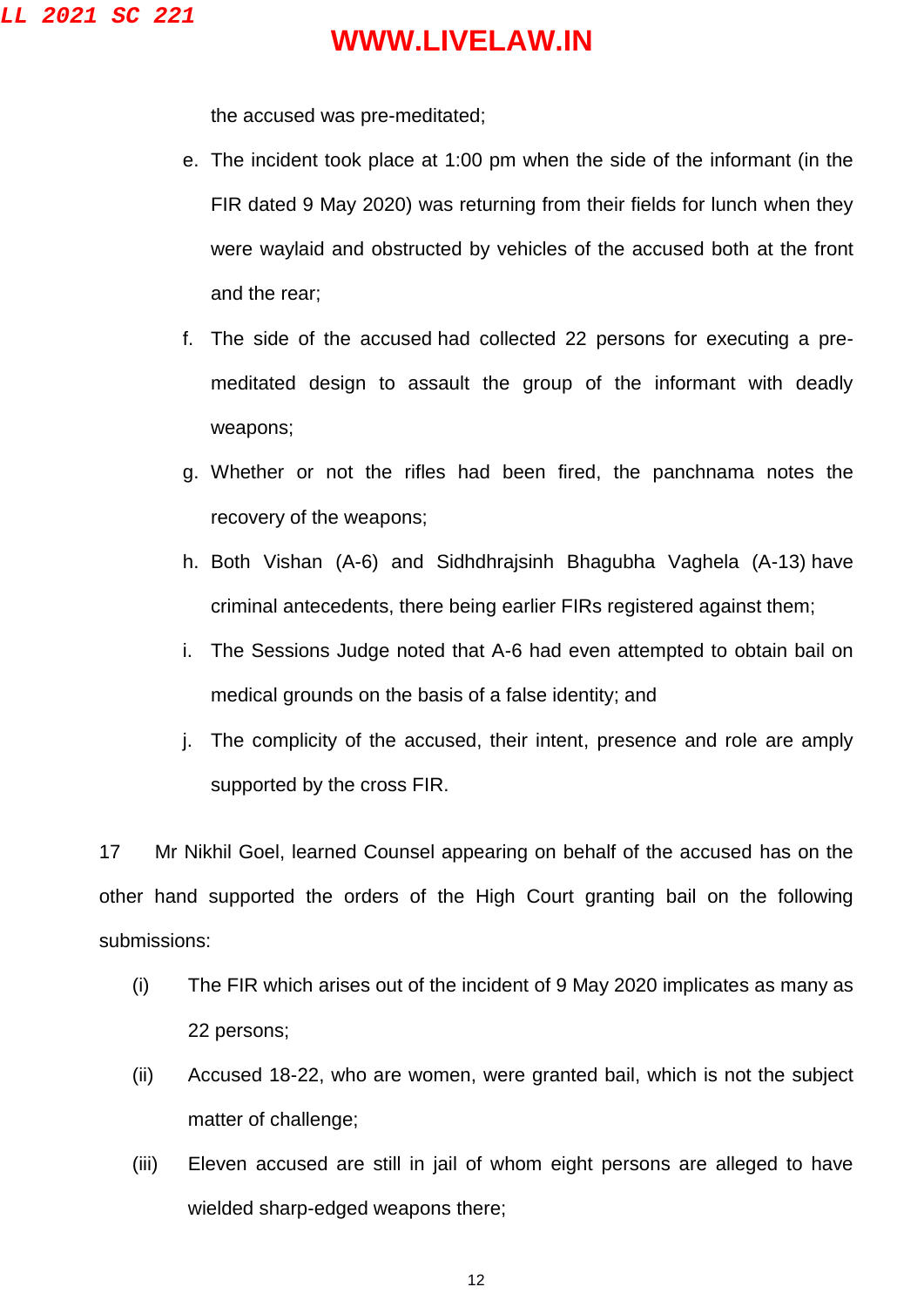- (iv) The charge sheet which has been submitted after investigation names 110 witnesses;
- (v) A charge sheet has been submitted in the cross-FIR as well;
- (vi) There was a free fight in the course of the incident on 9 May 2020 resulting in injuries on the side of the accused and five deaths on the side of the informant;
- (vii) The genesis of the incident, as narrated in the FIR registered on 9 May 2020, has been substantially altered in the course of the statement of the informant recorded on 3 June 2020;
- (viii) The FIR made no reference to a free fight between the two groups or to the injuries which were caused to the accused;
- (ix) The post-mortem reports of 10 May 2020 would belie the allegation that the deaths were caused as a result of gunshot injury;
- (x) An attempt was made to improve upon the allegations in the FIR in a subsequent statement of the informant on 3 June 2020 to ensure that the allegations in regard to the weapons used in causing the injuries are made consistent with the post-mortem reports which indicate the use of sharpedged weapons;
- (xi) The allegation in the FIR is that five persons on the side of the informant were hit by bullets and were lying on the land which is belied by the Post Mortem reports not indicating gunshot injuries; and
- (xii) The nature of the incident is sought to be altered in the statement which was recorded on 3 June 2020. The earlier version which refers to gunshot injuries is replaced with *dhariya* injuries and by the attempted use of fire arms.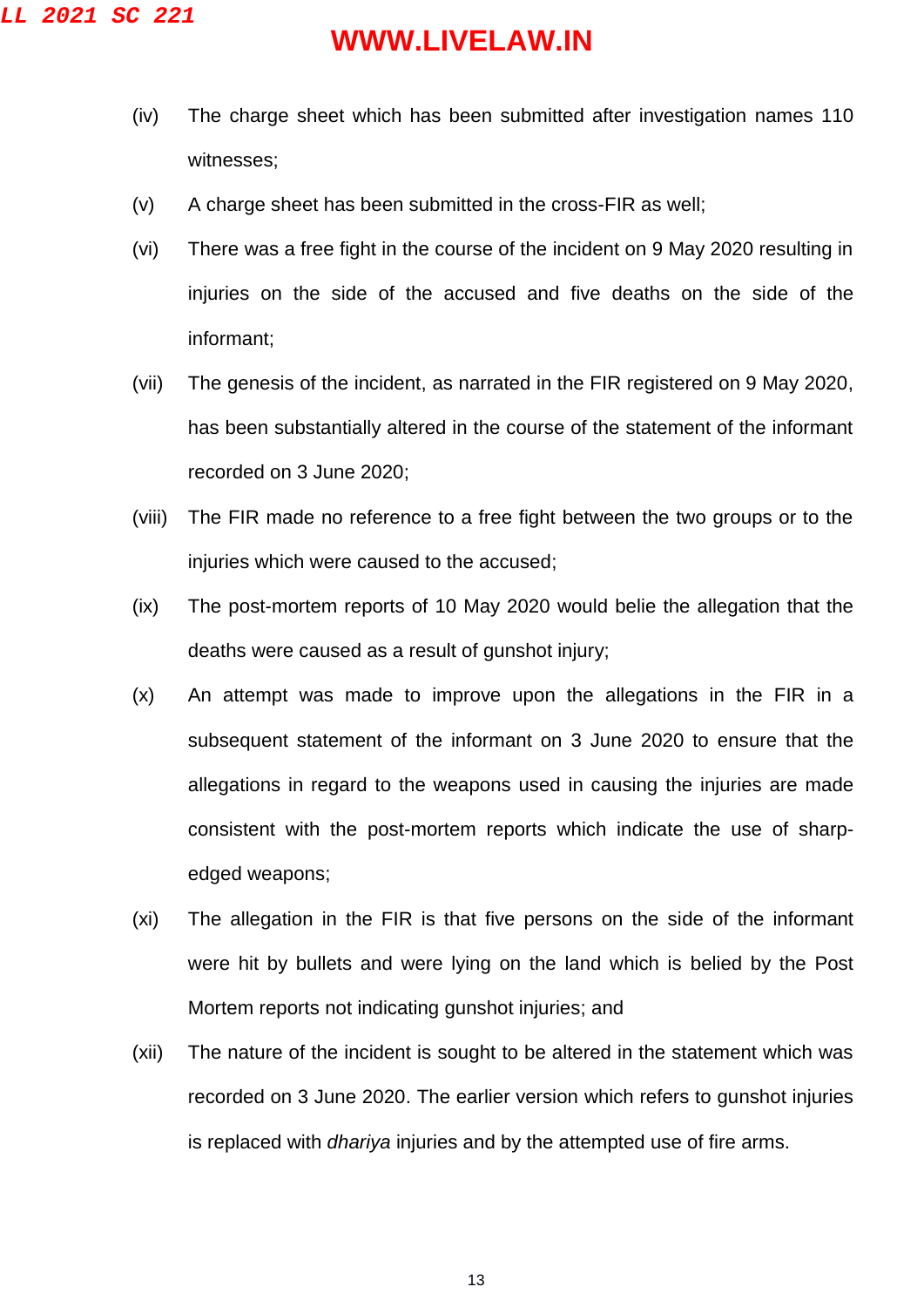In summation, it has been urged on behalf of the accused that

- (i) The presence of the accused at the scene of offence on 9 May 2020 is established by the cross FIR;
- (ii) The Post Mortem reports would demonstrate that all the injuries were sustained by the deceased with sharp edged weapons and not as a result of fire arms or sticks;
- (iii) There are three versions of the incident, which are contained in the FIR, the subsequent statement and the cross FIR. A charge sheet has also been submitted after the investigation of the cross FIR;
- (iv) As many as twenty-two persons have been roped in;
- (v) While the Sessions Judge had noticed the improvement which was made in the subsequent statement, bail was denied only on the basis of the presence of the accused; and
- (vi) In the event that this Court holds that adequate reasons have not been adduced in the order dated 21 December 2020 granting bail to A-6 an order of remand may be warranted.

18 The submissions of Mr Nikhil Goel have been buttressed by Mr J S Atri, Senior Counsel by placing reliance on the decision in **Sanjay Chandra** v. **Central Bureau of Investigation**<sup>3</sup>. Learned Senior Counsel specifically highlighted that the subsequent statement dated 3 June 2020 has materially altered the genesis as well as the details of the incident. Similar submissions have been urged by Mr Purvish Jitendra Malkan, learned Counsel appearing on behalf of some of the accused by submitting that

(i) This is a case involving an 'over implication';

 3 2012 (1) SCC 40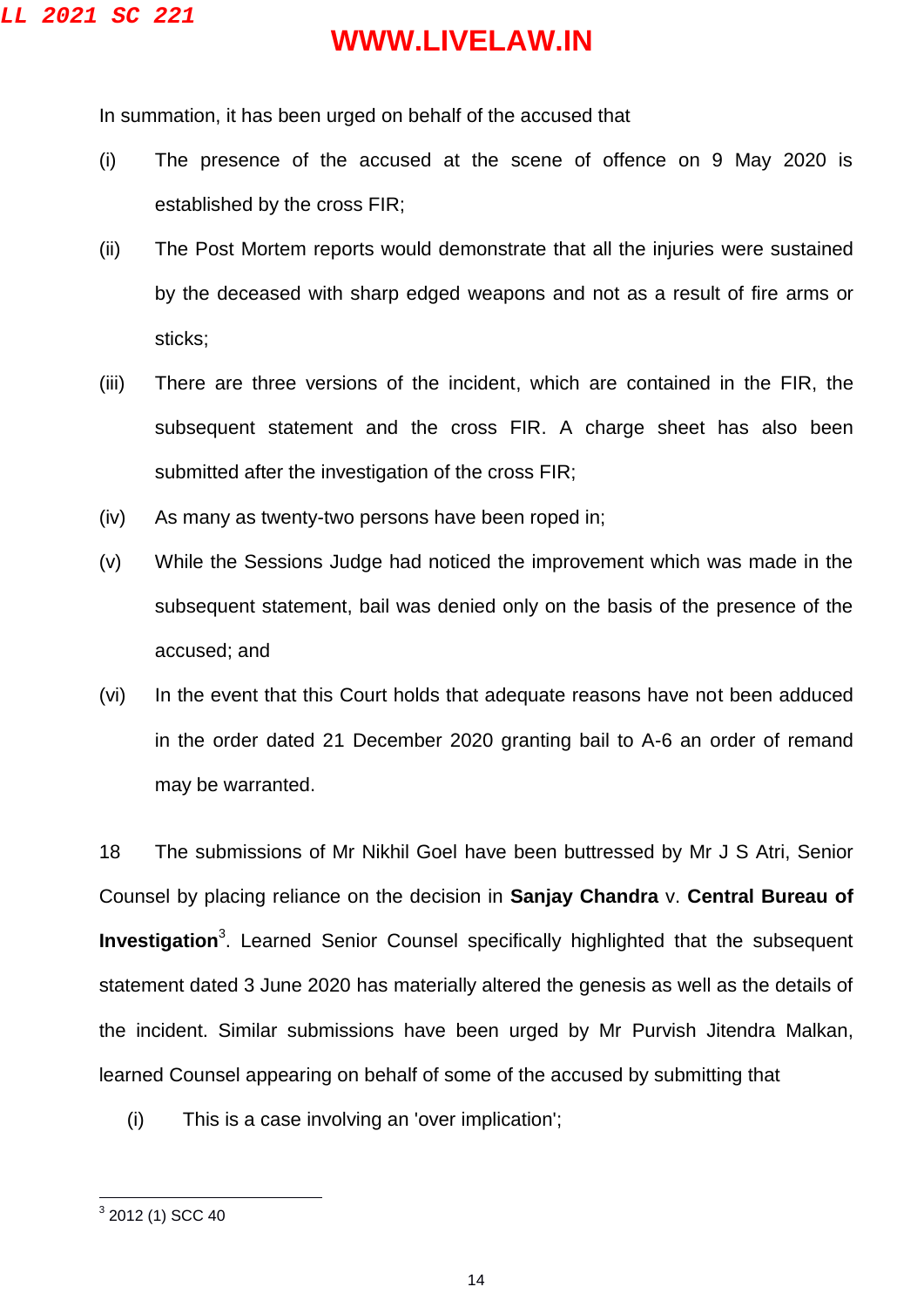- (ii) The absence of blood marks on the clothes of Kheta Parbat Koli (A-15) and on the stick is a pointer to his innocence; and
- (iii) It was the complainant's side which had committed the initial act of aggression.
- 19 The rival submissions now fall for analysis.

20 The first aspect of the case which stares in the face is the singular absence in the judgment of the High Court to the nature and gravity of the crime. The incident which took place on 9 May 2020 resulted in five homicidal deaths. The nature of the offence is a circumstance which has an important bearing on the grant of bail. The orders of the High Court are conspicuous in the absence of any awareness or elaboration of the serious nature of the offence. The perversity lies in the failure of the High Court to consider an important circumstance which has a bearing on whether bail should be granted. In the two-judge Bench decision of this Court in **Ram Govind Upadhyay** v. **Sudharshan Singh**<sup>4</sup> the nature of the crime was recorded as "one of the basic considerations" which has a bearing on the grant or denial of bail. The considerations which govern the grant of bail were elucidated in the judgment of this Court without attaching an exhaustive nature or character to them. This emerges from the following extract:

> "4. Apart from the above, certain other which may be attributed to be relevant considerations may also be noticed at this juncture, though however, the same are only illustrative and not exhaustive, neither there can be any. The considerations being:

> (*a*) While granting bail the court has to keep in mind not only the nature of the accusations, but the severity of the punishment, if the accusation entails a conviction and the nature of evidence in support of the accusations.

 $\overline{a}$ 

<sup>4</sup> (2002) 3 SCC 598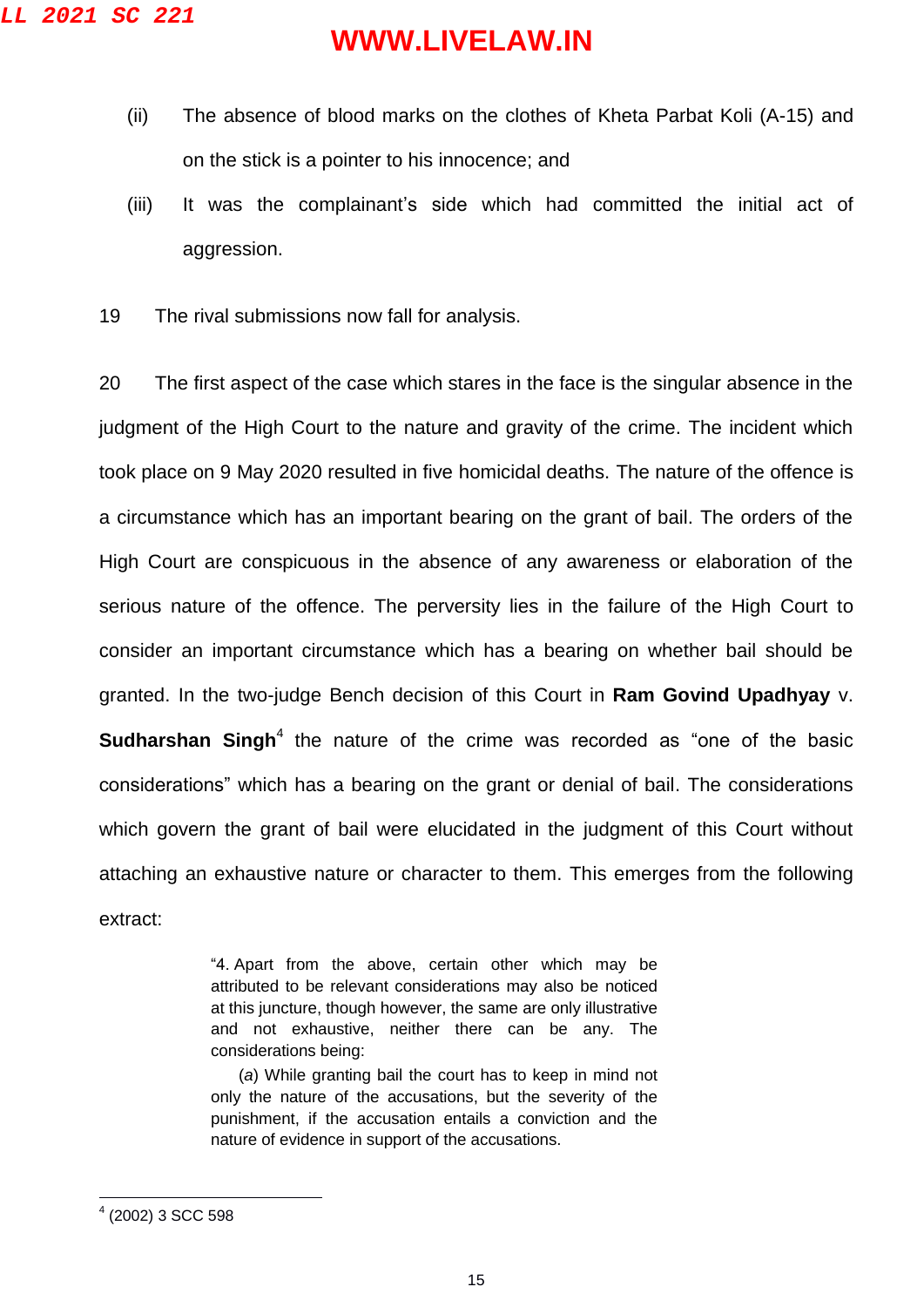(*b*) Reasonable apprehensions of the witnesses being tampered with or the apprehension of there being a threat for the complainant should also weigh with the court in the matter of grant of bail.

(*c*) While it is not expected to have the entire evidence establishing the guilt of the accused beyond reasonable doubt but there ought always to be a prima facie satisfaction of the court in support of the charge.

(*d*) Frivolity in prosecution should always be considered and it is only the element of genuineness that shall have to be considered in the matter of grant of bail, and in the event of there being some doubt as to the genuineness of the prosecution, in the normal course of events, the accused is entitled to an order of bail."

This Court further laid down the standard for overturning an order granting bail in the

following terms:

"3. Grant of bail though being a discretionary order -- but, however, calls for exercise of such a discretion in a judicious manner and not as a matter of course. Order for bail bereft of any cogent reason cannot be sustained."

21 The principles governing the grant of bail were reiterated by a two judge Bench in

#### **Prasanta Kumar Sarkar v. Ashis Chatterjee<sup>5</sup>:**

"9. … It is trite that this Court does not, normally, interfere with an order passed by the High Court granting or rejecting bail to the accused. However, it is equally incumbent upon the High Court to exercise its discretion judiciously, cautiously and strictly in compliance with the basic principles laid down in a plethora of decisions of this Court on the point. It is well settled that, among other circumstances, the factors to be borne in mind while considering an application for bail are:

(*i*) whether there is any prima facie or reasonable ground to believe that the accused had committed the offence;

(*ii*) nature and gravity of the accusation;

(*iii*) severity of the punishment in the event of conviction;

(*iv*) danger of the accused absconding or fleeing, if released on bail;

(*v*) character, behaviour, means, position and standing of the accused;

(*vi*) likelihood of the offence being repeated;

<sup>&</sup>lt;u>。</u><br>5 (2010) 14 SCC 496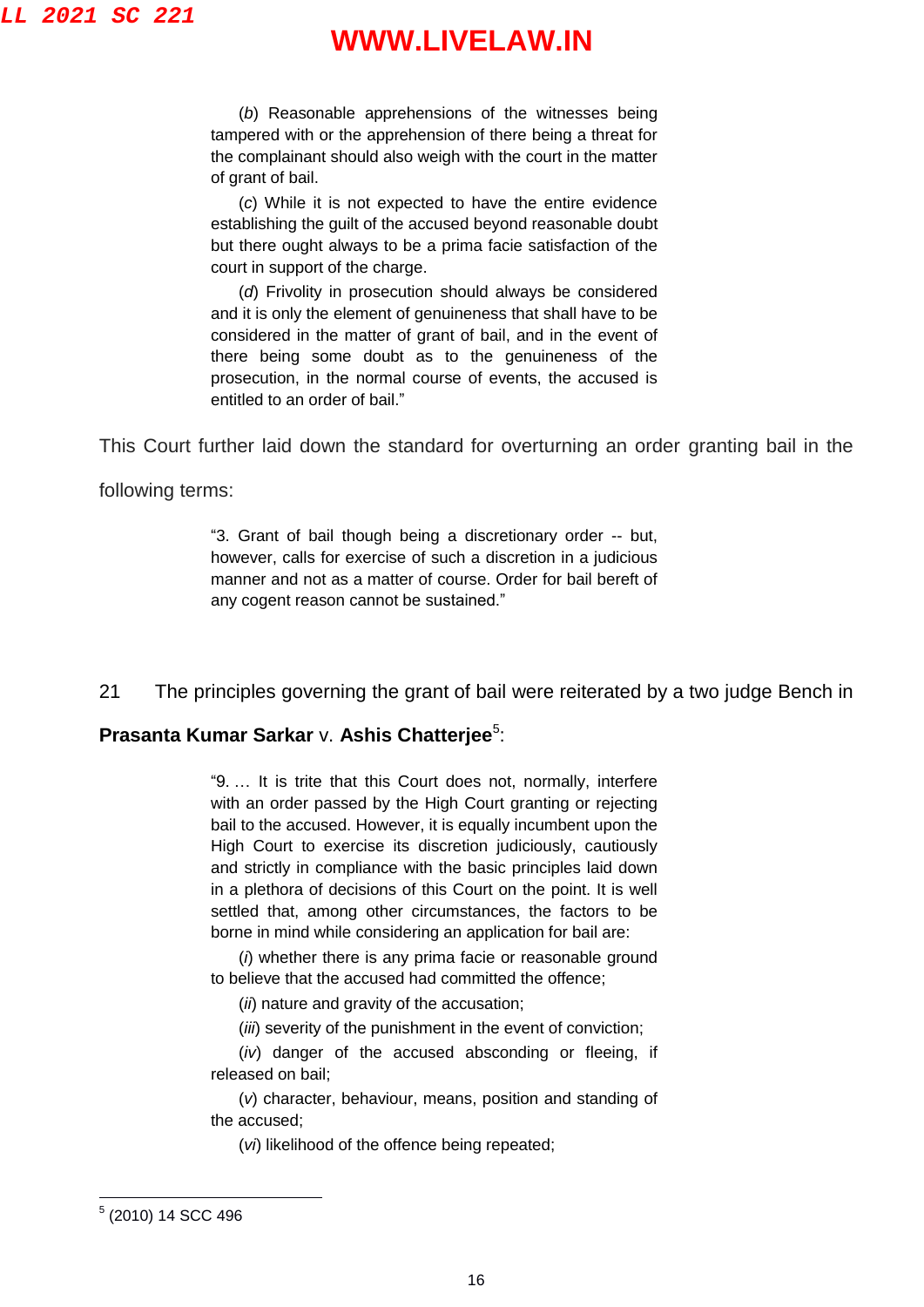(*vii*) reasonable apprehension of the witnesses being influenced; and (*viii*) danger, of course, of justice being thwarted by grant of bail. [internal citation omitted]"

Explicating the power of this Court to set aside an order granting bail, this Court held:

"10. It is manifest that if the High Court does not advert to these relevant considerations and mechanically grants bail, the said order would suffer from the vice of non-application of mind, rendering it to be illegal..."

22 We are constrained to observe that the orders passed by the High Court granting bail fail to pass muster under the law. They are oblivious to, and innocent of, the nature and gravity of the alleged offences and to the severity of the punishment in the event of conviction. In **Neeru Yadav** v. **State of U.P.** 6 , this Court has held that while applying the principle of parity, the High Court cannot exercise its powers in a capricious manner and has to consider the totality of circumstances before granting bail. This Court observed:

> "17. Coming to the case at hand, it is found that when a stand was taken that the 2nd Respondent was a history sheeter, it was imperative on the part of the High Court to scrutinize every aspect and not capriciously record that the 2nd Respondent is entitled to be admitted to bail on the ground of parity. It can be stated with absolute certitude that it was not a case of parity and, therefore, the impugned order clearly exposes the non-application of mind. That apart, as a matter of fact it has been brought on record that the 2nd Respondent has been charge sheeted in respect of number of other heinous offences. The High Court has failed to take note of the same. Therefore, the order has to pave the path of extinction, for its approval by this Court would tantamount to travesty of justice, and accordingly we set it aside."

<sup>&</sup>lt;sub>6</sub> (2014) 16 SCC 508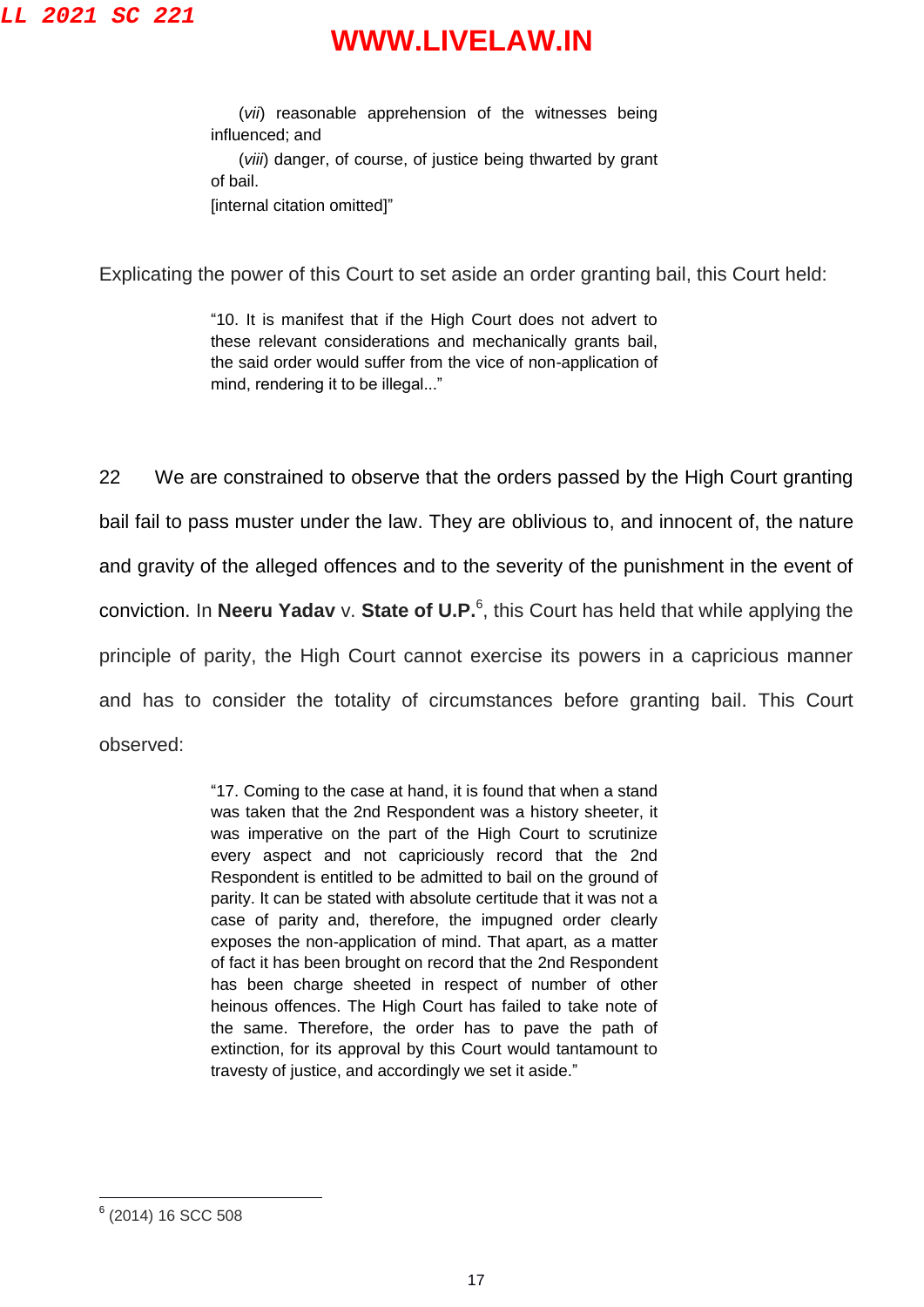23 Another aspect of the case which needs emphasis is the manner in which the High Court has applied the principle of parity. By its two orders both dated 21 December 2020, the High Court granted bail to Pravin Koli (A-10) and Kheta Parbat Koli (A-15). Parity was sought with Sidhdhrajsinh Bhagubha Vaghela (A-13) to whom bail was granted on 22 October 2020 on the ground (as the High Court recorded) that he was "assigned similar role of armed with stick (sic)". Again, bail was granted to Vanraj Koli (A-16) on the ground that he was armed with a wooden stick and on the ground that Pravin (A-10), Kheta (A-15) and Sidhdhrajsinh (A-13) who were armed with sticks had been granted bail. The High Court has evidently misunderstood the central aspect of what is meant by parity. Parity while granting bail must focus upon role of the accused. Merely observing that another accused who was granted bail was armed with a similar weapon is not sufficient to determine whether a case for the grant of bail on the basis of parity has been established. In deciding the aspect of parity, the role attached to the accused, their position in relation to the incident and to the victims is of utmost importance. The High Court has proceeded on the basis of parity on a simplistic assessment as noted above, which again cannot pass muster under the law.

24 The narration of facts in the earlier part of this judgement would indicate that on 22 October 2020, a Single Judge of the High Court granted bail to Sidhdhrajsinh (A-13), The Single Judge noted that the name of A-13 is shown in the FIR for the incident which took place on 9 May 2020. The circumstance which weighed with the Single Judge was that the informant in the subsequent statement which was recorded twentyfive days after the FIR on 3 June 2020, does not advert to overt act which was attributed in the FIR; though the presence of A-13 is shown, no specific role is attributed to him in the subsequent statement. Observing that the details in regard to the chronology of events which took place on 9 May 2020 "is in effect substituted" in the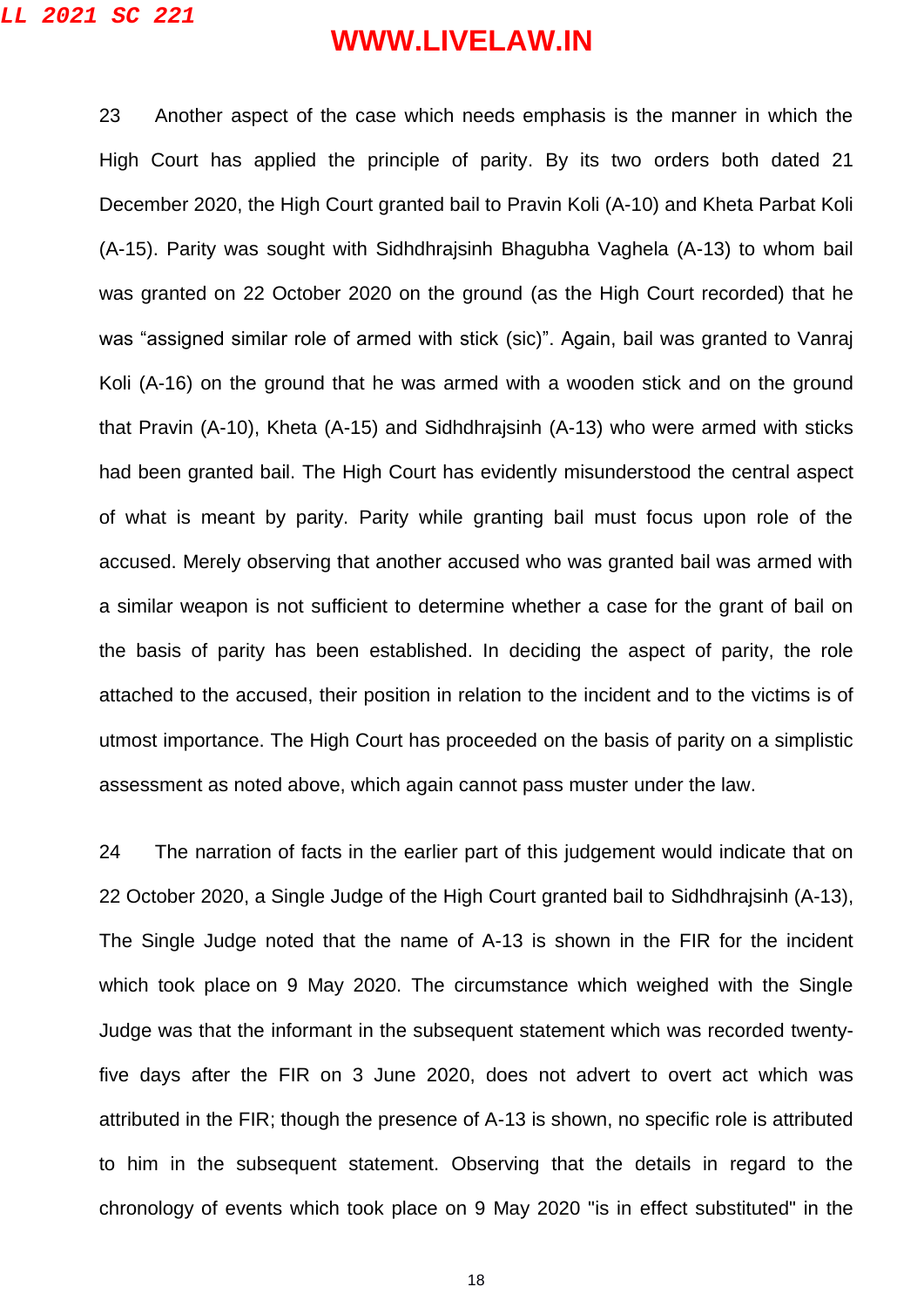subsequent statement dated 3 June 2020, the High Court held that it appears that A-13 was roped in due to the pendency of previous proceedings and enmity with the side of the informant. Holding that this was sufficient to grant bail, the learned Judge observed:

> "15. **Learned Advocates appearing on behalf of the respective parties do not press for further reasoned orde**r." (emphasis supplied)

25 The order which was passed on 22 October 2020 in the case of A-13 was relied upon, on grounds of parity, in the case of Pravin (A-10) and Kheta (A-15), by orders of a Single Judge of the High Court, dated 21 December 2020. In the case of Vishan (A-6), bail was granted on 21 December 2020 by the Single Judge who had passed orders dated 22 October 2020 in the case of A-10 and A-15. The only reasons which have been indicated in the order of the Single Judge is that bail was being granted taking into consideration the facts of the case, the nature of the allegations, gravity of offences and role attributed to the accused. Thereafter, by an order dated 19 January 2021 bail was granted to Vanraj (A-16) purely on the basis of parity. On 20 January 2021, the order granting bail to Vanraj (A-16) was followed in the case of Dinesh (A-17) on the ground of parity.

26 From the above conspectus of facts, it is evident that essentially the only order which contains a semblance of reasoning is the order dated 22 October 2020 granting bail to A-13. As a matter of fact, the submissions which have been made on behalf of the accused substantially dwell on the same line of logic in justifying the grant of bail on the ground that in the subsequent statement dated 3 June 2020 of the informant, the genesis and details of the incident which took place on 9 May 2020 as elaborated in the FIR have undergone a substantial change.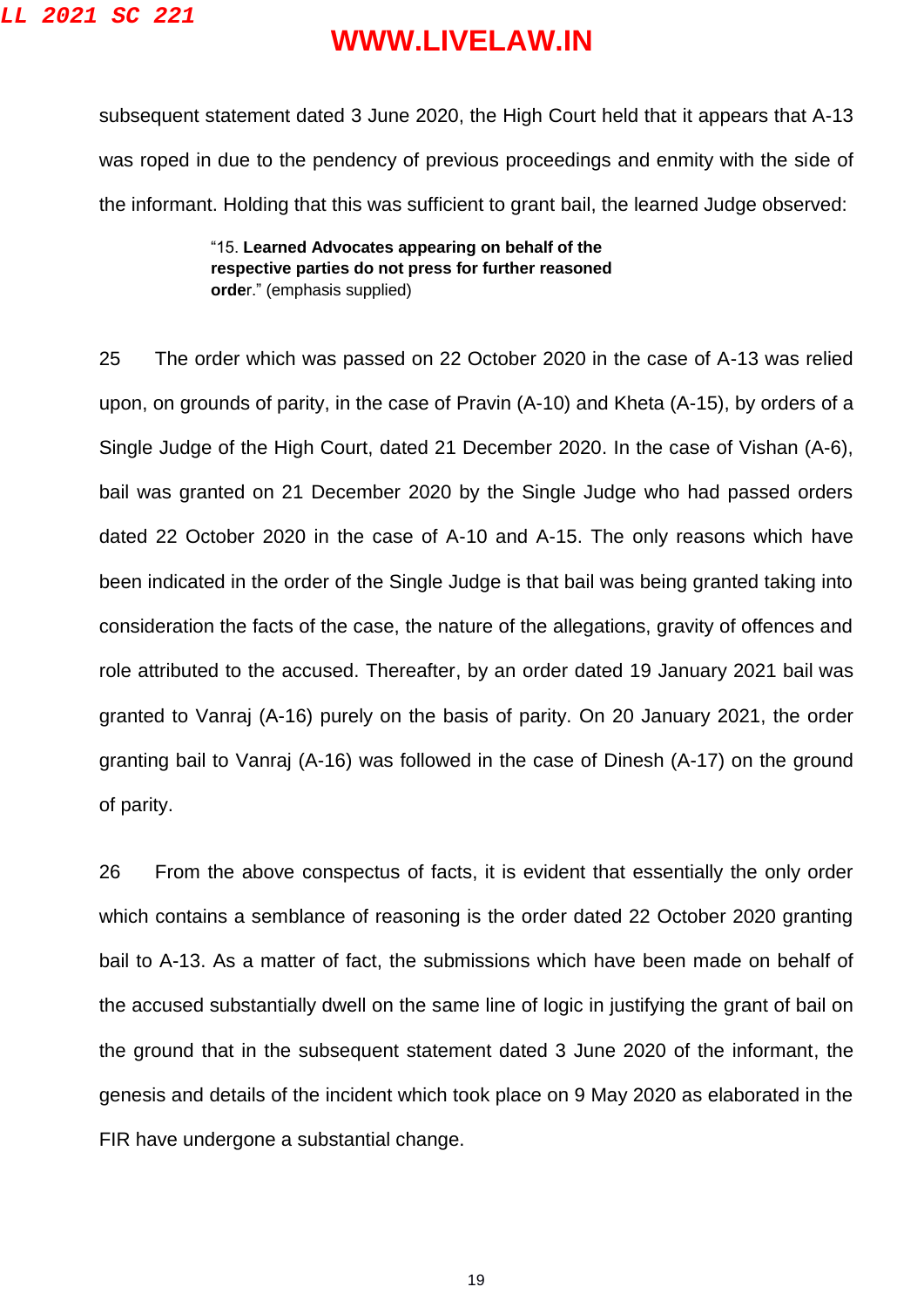27 In granting bail to the six accused, the High Court has committed a serious mistake by failing to recognize material aspects of the case, rendering the orders of the High Court vulnerable to assail on the ground of perversity. The first circumstance which should have weighed with the High Court but which has been glossed over is the seriousness and gravity of the offences. The FIR which has been lodged on 9 May 2020 adverts to the murder of five persons on the side of the informant in the course of the incident as a result of which offences punishable under Sections 302, 143, 144, 147, 148, 149, 341, 384, 120B, 506(2) read with Section 34 of the Indian Penal Code were alleged. This is apart from the invocation of the provisions of Sections 25(1-b) A, 27 and 29 of the Arms Act and Section 135 of the Gujarat Police Act. The FIR which was lodged on 9 May 2020 notes that the incident took place at 1:00 pm. A group of persons from the side of the informant, including the deceased, were returning home at about 1:00 pm. The genesis of the incident is that the path of their vehicle was blocked both from the front and the rear by tractors of the accused. The FIR specifically refers to the presence of the accused Vishan (A-6), Sidhdhrajsinh Bhagubha Vaghela (A-13), Vanraj Karshan Koli (A-16), Kheta Parbat Koli (A-15), Pravin Heera Koli (A-10) and Dinesh Karshan Akhiyani (Koli) (A-17). It states that the accused had all come to the scene of offence with pistols, dhariyas and knives and that initially Vishan (A-6) and two others had fired from their rifles as a result of which five persons fell to the ground. Some of these accused – Vishan (A-6), Sidhdhrajsinh (A-13), Vanraj (A-16), Kheta (A-15), Pravin (A-10) and Dinesh (A-17) are alleged to have assaulted with dhariyas and lathis over the head and body of Akhabhai, Pethabhai, Amara, Lalji and Vela. All of them were rushed to the Government Hospital where they were pronounced dead.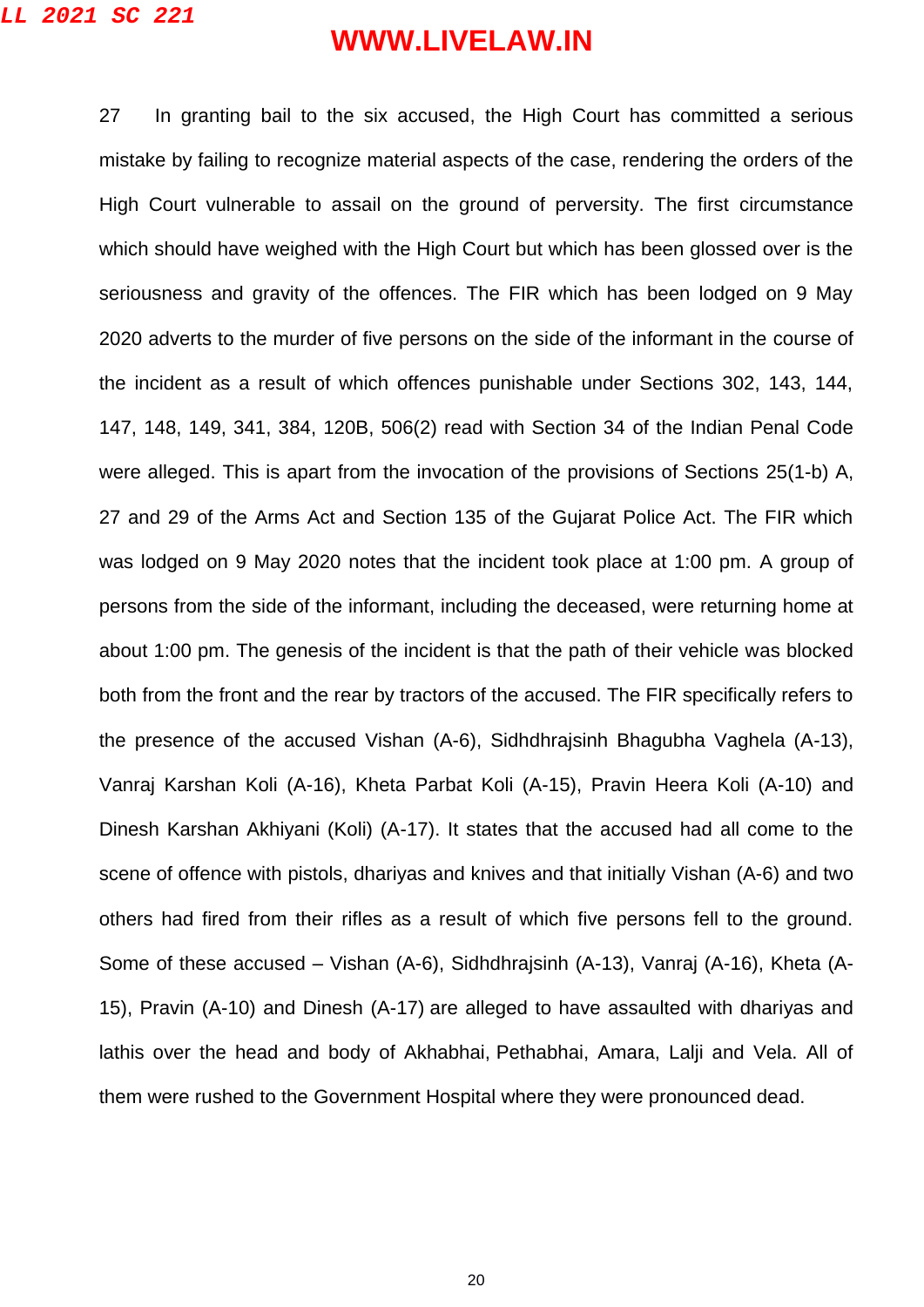**LL 2021 SC 221**

## **WWW.LIVELAW.IN**

28 Four days after the FIR was lodged by the informant on 9 May 2020, a cross FIR was lodged by Vishan (A-6). This FIR contains a narration of the pre-existing dispute over land and to an incident which had taken place on 7 May 2020 which was resolved with the intervention of the community. The cross FIR dated 13 May 2020 stated that Vishan (A-6) sent his nephew together with Akhabhai to the police station to retrieve his motorcycle. The cross FIR specifically states that the side of the accused had decided to kill Akhabhai and in pursuance of this design he proceeded in his vehicle together with his brother and some of the other accused and tried to kill Akhabhai by dashing his car against him. The translation of the actual intent in the cross FIR is questioned by Mr Nikhil Goel by submitting that correctly translated from Gujarati, the intent would be to assault and not to kill. Be that as it may, the cross FIR indicates the presence of all these accused and of their being armed with weapons to assault the deceased. A-6, in fact, states that in the course of the incident which took place, he was assaulted on his hand with a dhariya. The cross FIR contains a narration of how Akhabhai and the others tried to run away from the scene but were way-laid and assaulted. The cross FIR also then states that several women from the side of the accused came to the scene of occurrence.

29 A reading of the cross FIR which was lodged by Vishanbhai (A-6) on 13 May 2020 indicates:

- (i) An intent on the part of the accused to launch an assault on the deceased;
- (ii) The manner in which their pre-meditated design was sought to be achieved by assaulting Akhabhai and the other deceased persons;
- (iii) An effort was made by Akhabhai and the other deceased to run away but this was prevented in the course of the assault; and
- (iv) The accused had come armed with weapons to execute their intent.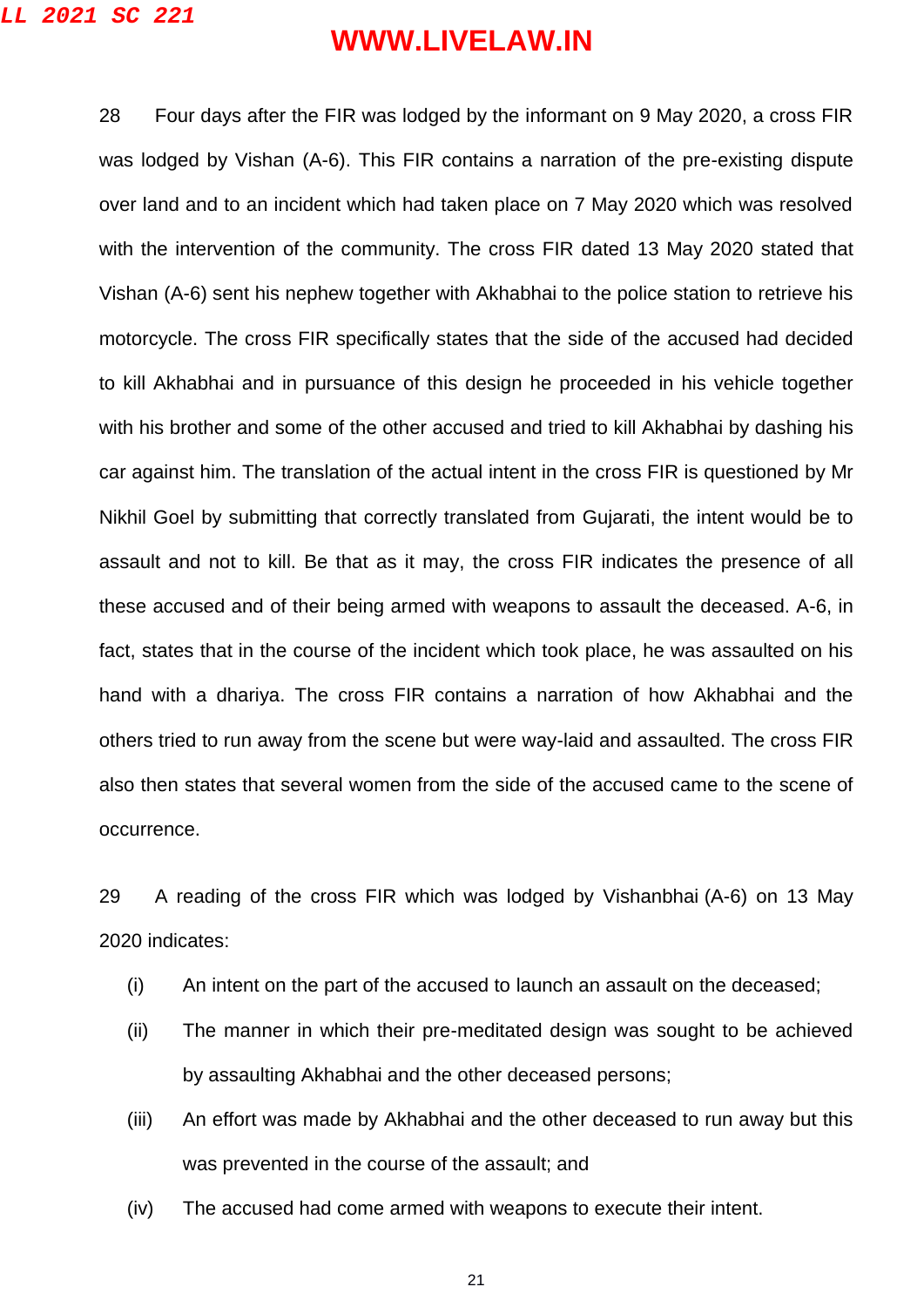30 In other words with the contents of the cross FIR as they stand, it was impossible for any judicial mind, while adjudicating upon the applications for the grant of bail, to gloss over:

- (i) The presence of the accused at the scene of occurrence on 9 May 2020;
- (ii) The accused being armed with weapons to accost Akhabhai and the other persons accompanying him;
- (iii) The intent to assault them; and
- (iv) The actual incident in the course of which Akhabhai and four other persons of his group were waylaid and assaulted, resulting in five homicidal deaths.

31 The Post Mortem reports which have been produced on the record indicate the extensive nature of the bodily injuries which were sustained by each of the five deceased persons. It is true that in the FIR dated 9 May 2020, it was alleged that the deceased were fired upon as a result of which they fell to the ground whereas, in the statement dated 3 June 2020, it has been stated that the injuries were sustained as a result of dhariyas and sticks. Whether the deaths occurred as a result of bullet wounds or otherwise can make no difference on whether a case for the grant of bail was made out once a plain reading of the cross FIR indicates both the presence of the accused and the execution of their plan to assault the side of the informant with the weapons which were in the possession of the accused. The High Court in its first order dated 22 October 2020 was persuaded to grant bail on the specious ground that the details of the incident as they appeared in the subsequent statement of the informant dated 3 June 2020 are at variance with the FIR dated 9 May 2020. These are matters of trial. The High Court has, however, clearly overlooked the cross FIR dated 13 May 2020 lodged by A-6 and the implications of the content of the FIR on the basic issue as to whether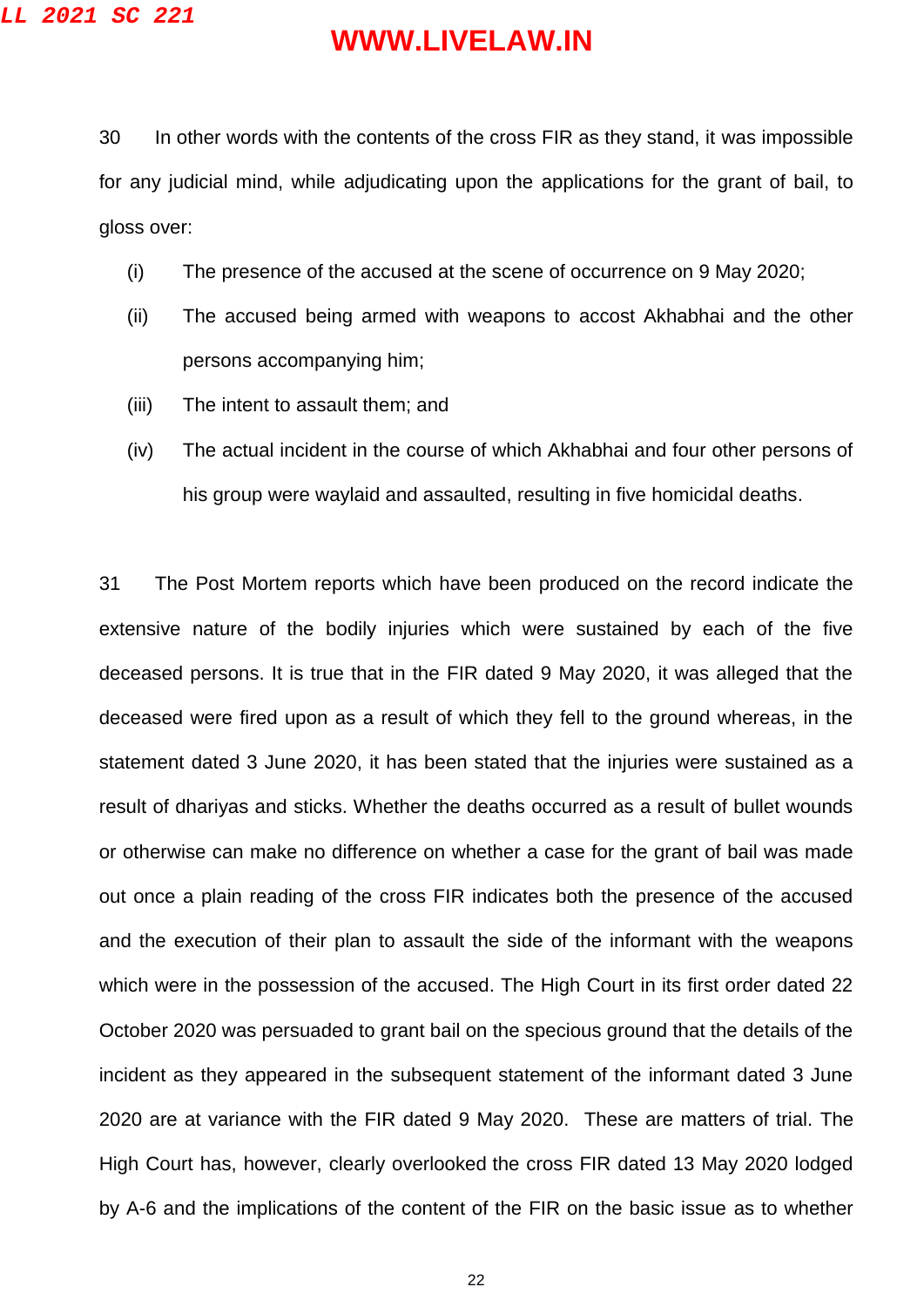bail should be granted. As a matter of fact, it is also important to note that the presence of women on the side of the accused is a fact which is noted in the cross FIR itself. Bail having been granted to A-18 to A-22 has not been the subject matter of the challenge in these proceedings. Hence, it is not necessary to dwell on that aspect any further. It is important for the purpose of evaluating this batch of cases at the present stage to also note the invocation of the provisions of the Section 149 of the Indian Penal Code.

32 Our analysis above would therefore lead to the conclusion that there has been a manifest failure of the High Court to advert to material circumstances, especially the narration of the incident as it appears in the cross FIR which was lodged on 13 May 2020. Above all, the High Court has completely ignored the gravity and seriousness of the offence which resulted in five homicidal deaths. This is clearly a case where the orders passed by the High Court suffered from a clear perversity.

33 There is another aspect of this batch of cases which it is necessary to note. In the order of the High Court dated 22 October 2020 granting bail to Sidhdhrajsinh (A-13), there was a reference to the submission of the Public Prosecutor to the criminal antecedents of A-13 bearing on previous FIRs registered against him in 2017 and 2019. This aspect bearing on the criminal antecedents of A-13 has not been considered in the reasons which have been adduced by the Single Judge. In **Ash Mohammad** v. **Shiv**  Raj Singh<sup>7</sup>, this Court has held that criminal antecedents of the accused must be weighed for the purpose of granting bail. That apart, it is important to note that the ground on which A-13 was granted bail is that in the subsequent statement dated 3 June 2020, the overt act which was attributed in the FIR was found to be missing.

<sup>–&</sup>lt;br>7 (2012) 9 SCC 446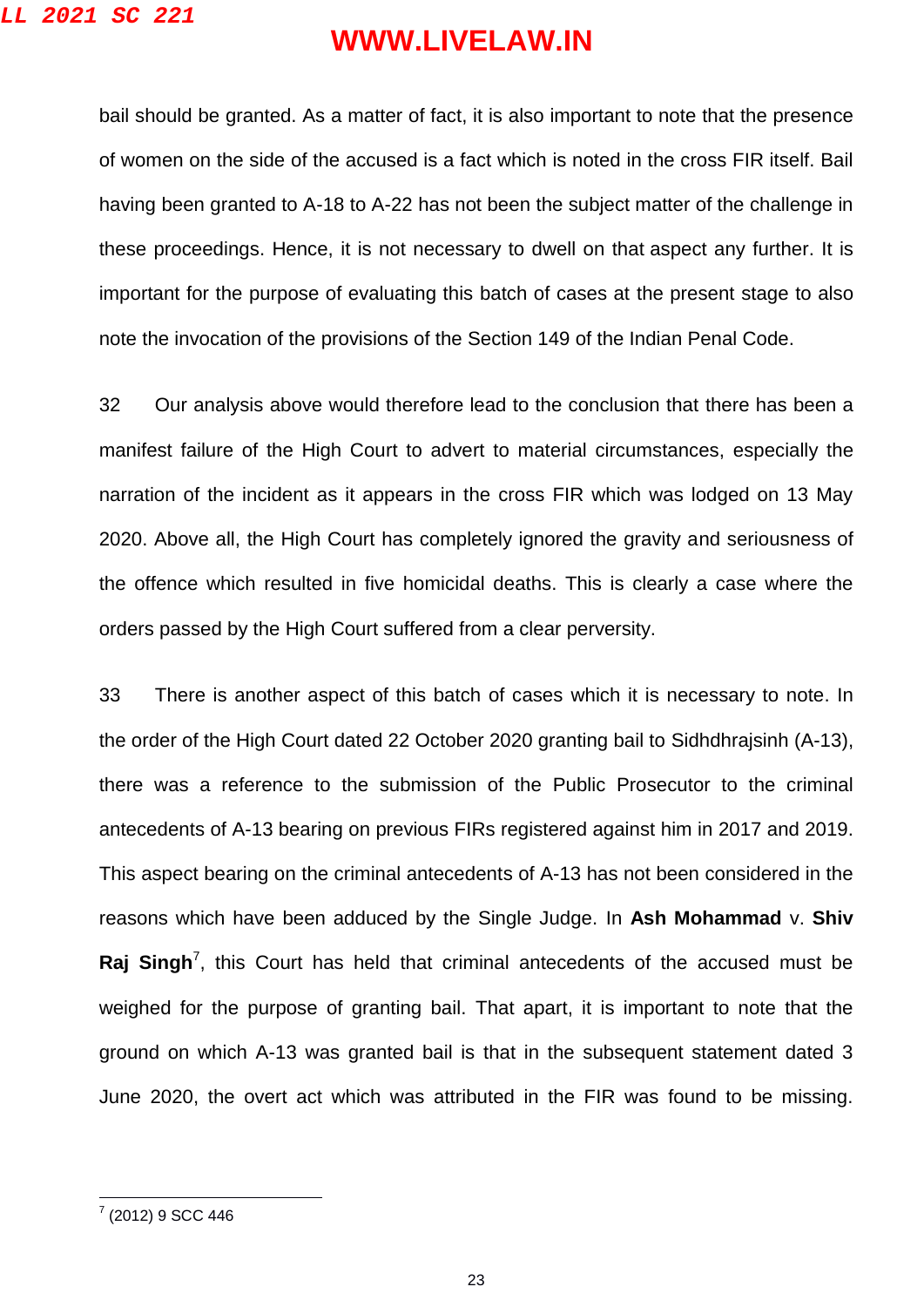Having said this, the learned Judge observed that the order shall not be treated as a precedent to claim bail on the basis of parity in any other case.

34 We are left unimpressed with and disapprove of the above observation of the Single Judge. Whether parity can be claimed by any other accused on the basis of the order granting bail to A-13 ought not to have been pre-judged by the Single Judge who was dealing only with the application for the grant of bail to A-13. The observation that the grant of bail to A-13 shall not be considered as a precedent for any other person who is accused in the FIR on grounds of parity does not constitute judicially appropriate reasoning. Whether an order granting a bail is a precedent on grounds of parity is a matter for future adjudication if and when an application for bail is moved on the grounds of parity on behalf of another accused. In the event that parity is claimed in such a case thereafter, it is for that court before whom parity is claimed to determine whether a case for the grant of bail on reasons of parity is made out. In other words, the observations of the Single Judge which have been noticed above are inappropriate and erroneous. Moreover, as observed above in para 23, even while considering the ground of parity not only the weapon, but individual role attributed to each accused must be considered. We have dwelt on this aspect of the matter in order to ensure that the position in law is corrected in terms as explained above. As we have noted earlier, bail was thereafter granted to Pravin (A-10) and Kheta (A-15) by orders dated 21 December 2020 on the ground of parity as claimed with the order dated 22 October 2020. The Single Judge observed that the Additional Public Prosecutor had not made any point of distinction. Subsequently, parity was the basis on which bail was sought in the case of Vanraj (A-16) who was granted bail on 19 January 2021. While granting bail, the Single Judge observed that: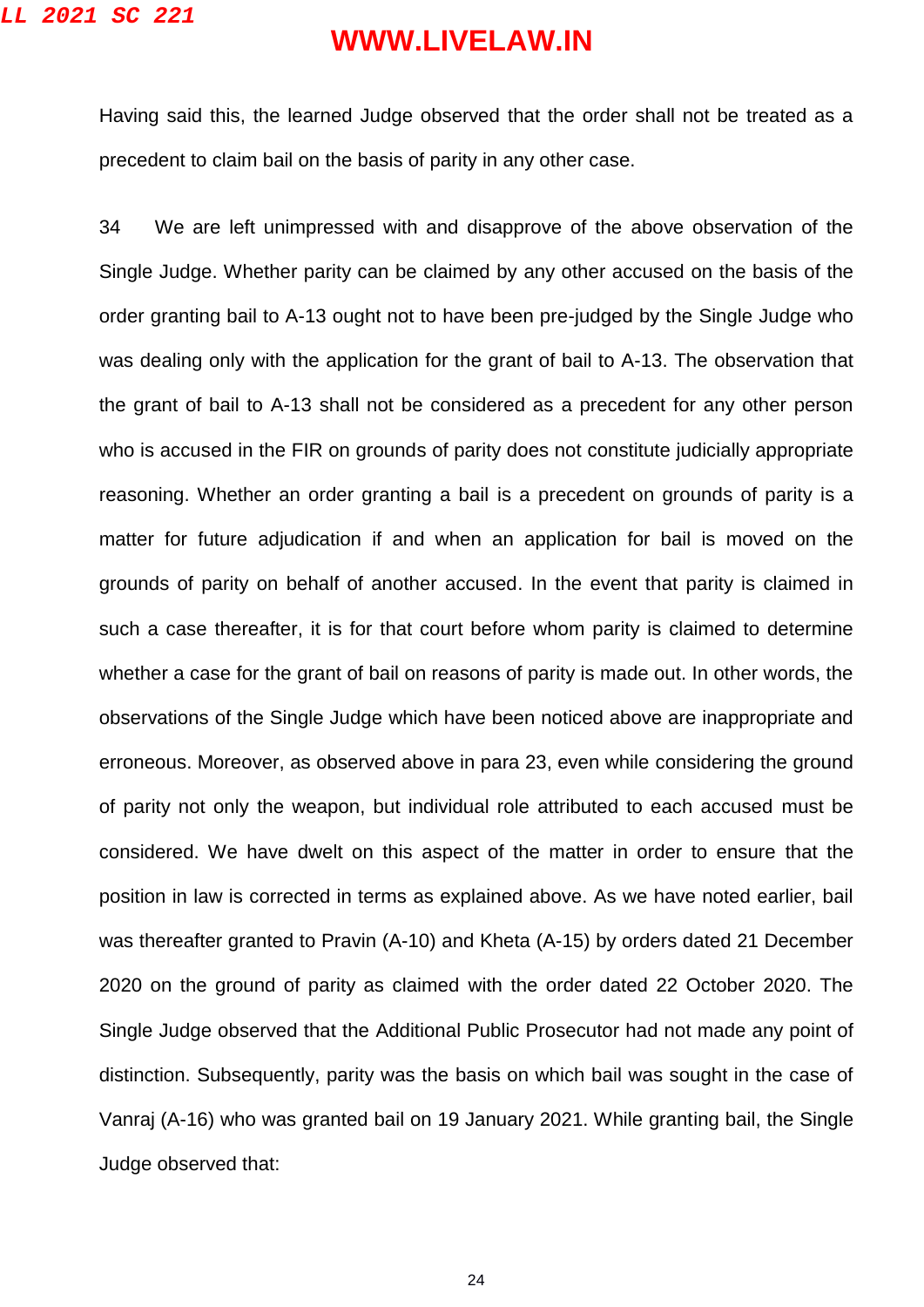"the learned advocates appearing on behalf of the respective parties do not press for further reasoned orders"

A similar observation is contained in the order dated 20 January 2021 of the Single Judge granting bail to Dinesh (A-17). Finally on this aspect we would also advert to the order of the High Court dated 21 December 2020 granting bail to Vishan (A-6) which again contains a statement that the "advocates appearing on behalf of the respective parties do not press for a further reasoned order".

35 We disapprove of the observations of the High Court in a succession of orders in the present case recording that the Counsel for the parties "do not press for a further reasoned order". The grant of bail is a matter which implicates the liberty of the accused, the interest of the State and the victims of crime in the proper administration of criminal justice. It is a well-settled principle that in determining as to whether bail should be granted, the High Court, or for that matter, the Sessions Court deciding an application under Section 439 of the CrPC would not launch upon a detailed evaluation of the facts on merits since a criminal trial is still to take place. These observations while adjudicating upon bail would also not be binding on the outcome of the trial. But the Court granting bail cannot obviate its duty to apply a judicial mind and to record reasons, brief as they may be, for the purpose of deciding whether or not to grant bail. The consent of parties cannot obviate the duty of the High Court to indicate its reasons why it has either granted or refused bail. This is for the reason that the outcome of the application has a significant bearing on the liberty of the accused on one hand as well as the public interest in the due enforcement of criminal justice on the other. The rights of the victims and their families are at stake as well. These are not matters involving the private rights of two individual parties, as in a civil proceeding. The proper enforcement of criminal law is a matter of public interest. We must, therefore, disapprove of the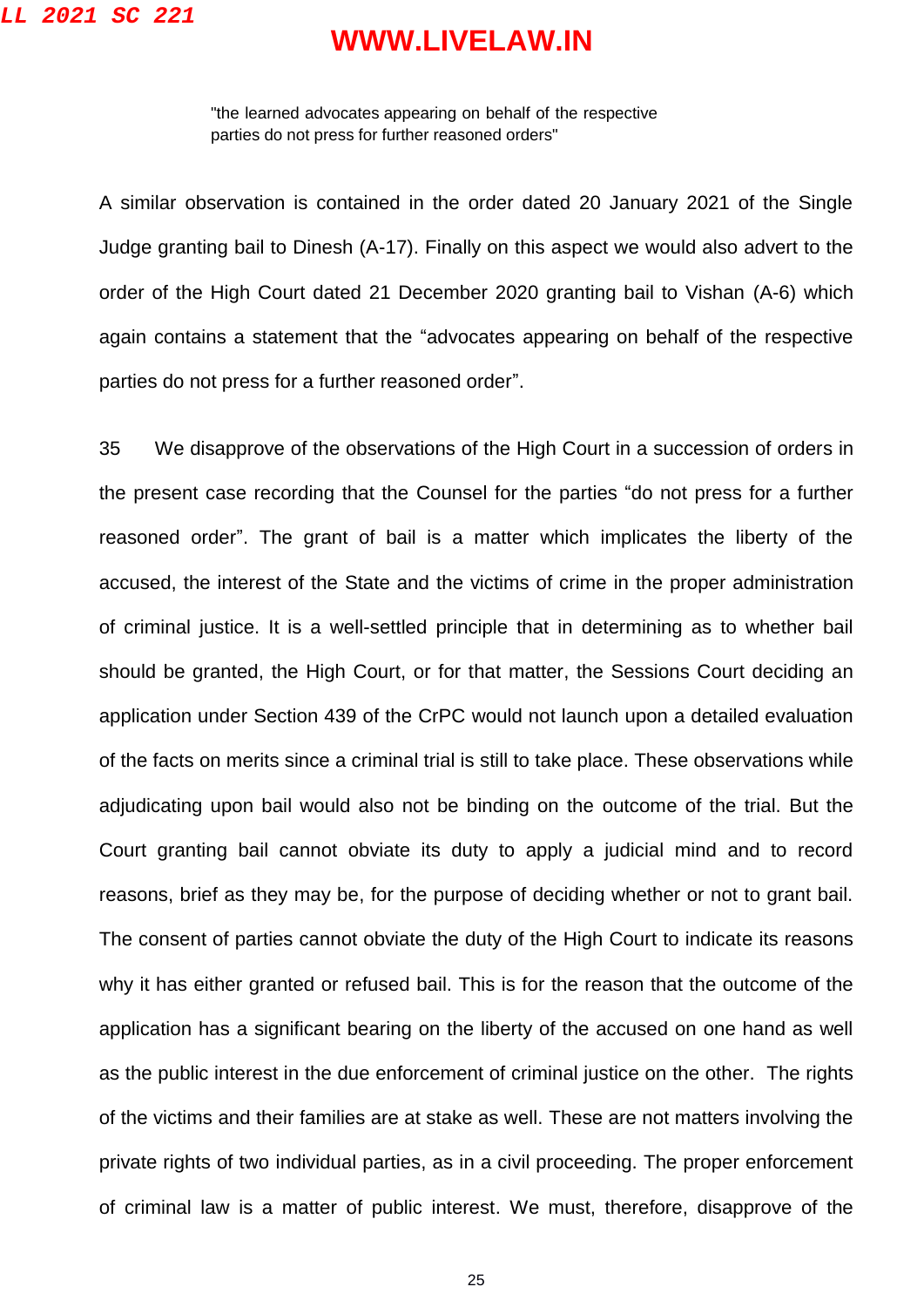manner in which a succession of orders in the present batch of cases has recorded that counsel for the "respective parties do not press for further reasoned order". If this is a euphemism for not recording adequate reasons, this kind of a formula cannot shield the order from judicial scrutiny.

36 Grant of bail under Section 439 of the CrPC is a matter involving the exercise of judicial discretion. Judicial discretion in granting or refusing bail – as in the case of any other discretion which is vested in a court as a judicial institution – is not unstructured. The duty to record reasons is a significant safeguard which ensures that the discretion which is entrusted to the court is exercised in a judicious manner. The recording of reasons in a judicial order ensures that the thought process underlying the order is subject to scrutiny and that it meets objective standards of reason and justice. This Court in Chaman Lal v. State of U.P.<sup>8</sup> in a similar vein has held that an order of a High Court which does not contain reasons for prima facie concluding that a bail should be granted is liable to be set aside for non-application of mind. This Court observed:

> "8. Even on a cursory perusal the High Court's order shows complete non-application of mind. Though detailed examination of the evidence and elaborate documentation of the merits of the case is to be avoided by the Court while passing orders on bail applications. Yet a court dealing with the bail application should be satisfied, as to whether there is a prima facie case, but exhaustive exploration of the merits of the case is not necessary. The court dealing with the application for bail is required to exercise its discretion in a judicious manner and not as a matter of course.

> 9. There is a need to indicate in the order, reasons for prima facie concluding why bail was being granted particularly where an accused was charged of having committed a serious offence…"

<sup>&</sup>lt;sub>8</sub><br>(2004) 7 SCC 525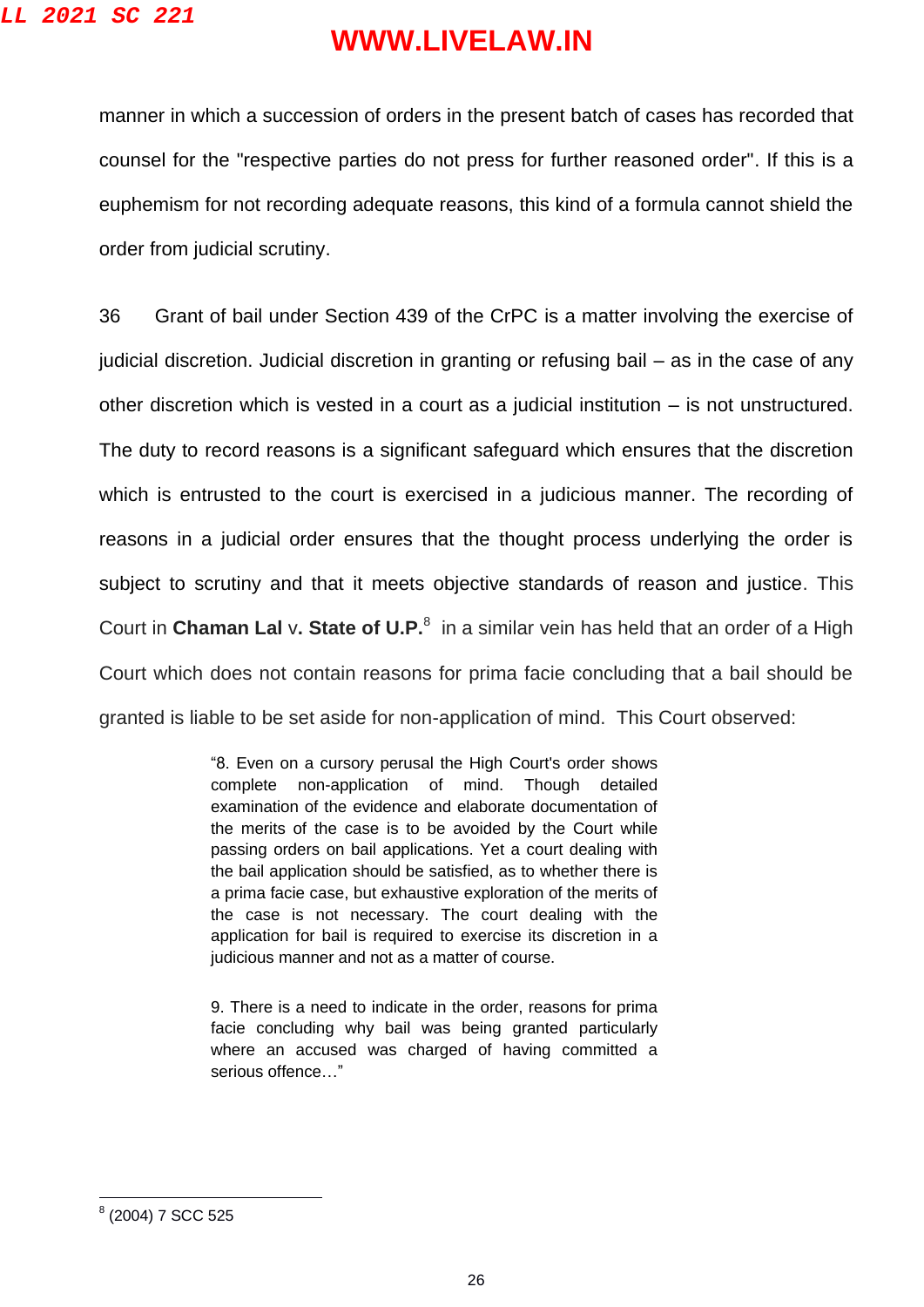37 We are also constrained to record our disapproval of the manner in which the application for bail of Vishan (A-6) was disposed of. The High Court sought to support its decision to grant bail by stating that it had perused the material on record and was granting bail "without discussing the evidence in detail" taking into consideration:

- (1) The facts of the case;
- (2) The nature of allegations;
- (3) Gravity of offences; and
- (4) Role attributed to the accused.

As a matter of fact there is no discussion or analysis of circumstances at all. This lone sentence in the order of the Single Judge leaves a Court before which the order granting bail is challenged, completely without guidance on the considerations which weighed with the High Court in granting bail. We appreciate that in deciding whether or not to grant bail the High Court is not at a stage where it adjudicates upon guilt. This is to be analyzed during the course of criminal trial where evidence has been recorded. But surely, the order of the High Court must indicate some reasons why the Court has either granted or denied bail. The Sessions Judges in the present case have indicated their reasons for the ultimate conclusion. This unfortunately has not been observed in the order of the High Court dated 21 December 2020. Dealing with a similar formulation as in the present case, this Court has held recently held as follows in **Sonu** v. **Sonu**  Yadav<sup>9</sup>:

> "11. In the earlier part of this judgment, we have extracted the lone sentence in the order of the High Court which is intended to display some semblance of reasoning for justifying the grant of bail. The sentence which we have extracted earlier contains an omnibus amalgam of (i) "the entire facts and circumstances of the case"; (ii) "submissions of learned Counsel for the parties"; (iii) "the nature of offence"; (iv) "evidence"; and (v) "complicity of accused". This is

 $\overline{a}$ 

 $9$  Criminal Appeal No. 377 of 2021, decided on 5 April 2021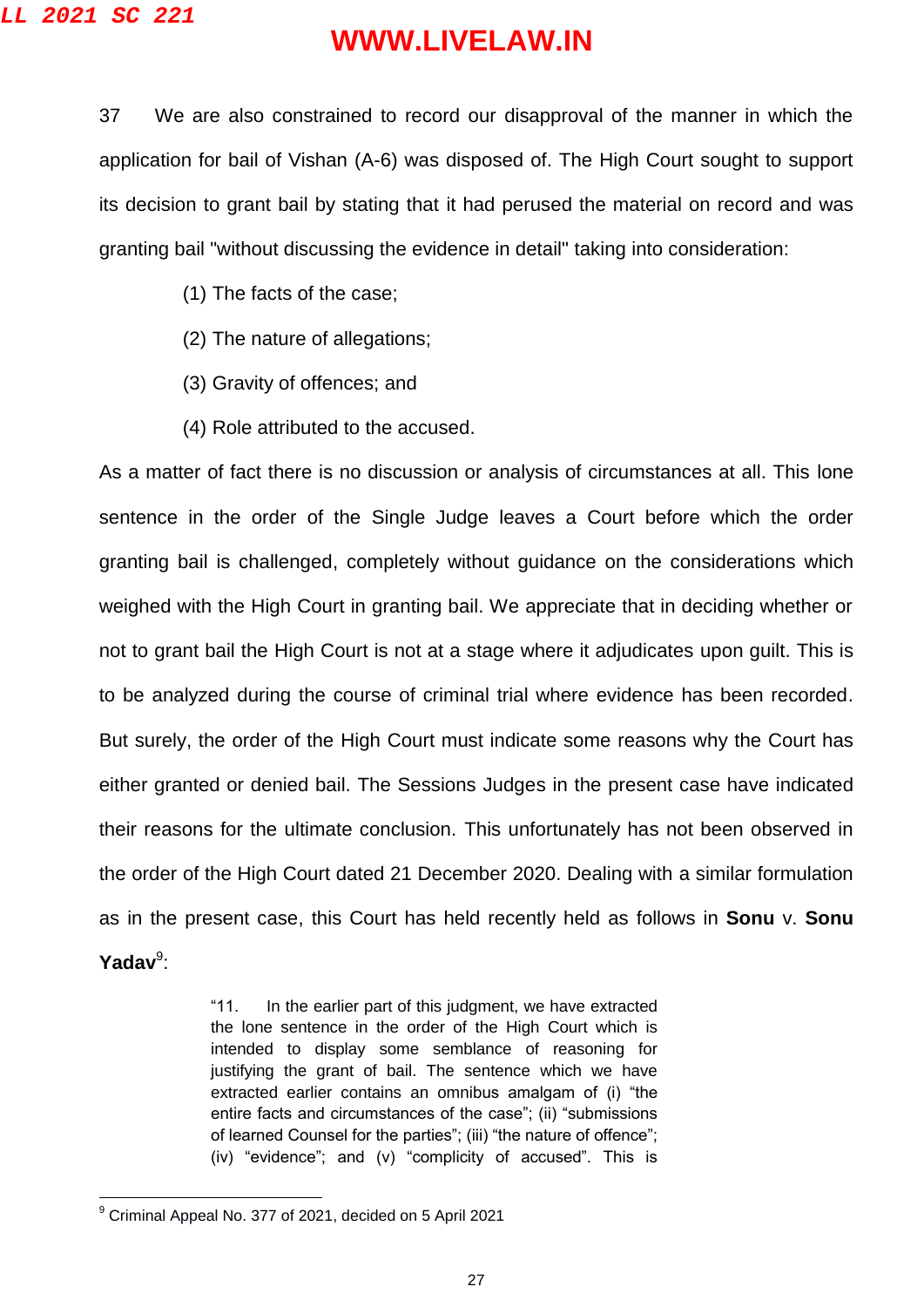#### **LL 2021 SC 221**

## **WWW.LIVELAW.IN**

followed by an observation that the "applicant has made out a case for bail", "without expressing any opinion on the merits of the case". This does not constitute the kind of reasoning which is expected of a judicial order. The High Court cannot be oblivious, in a case such as the present, of the seriousness of the alleged offence, where a woman has met an unnatural end within a year of marriage. The seriousness of the alleged offence has to be evaluated in the backdrop of the allegation that she was being harassed for dowry; and that a telephone call was received from the accused in closeproximity to the time of death, making a demand. There are specific allegations of harassment against the accused on the ground of dowry. An order without reasons is fundamentally contrary to the norms which guide the judicial process. The administration of criminal justice by the High Court cannot be reduced to a mantra containing a recitation of general observations. That there has been a judicious application of mind by the judge who is deciding an application under Section 439 of the CrPC must emerge from the quality of the reasoning which is embodied in the order granting bail. While the reasons may be brief, it is the quality of the reasons which matters the most. That is because the reasons in a judicial order unravel the thought process of a trained judicial mind. We are constrained to make these observations because the reasons indicated in the judgment of the High Court in this case are becoming increasingly familiar in matters which come to this Court. It is time that such a practice is discontinued and that the reasons in support of orders granting bail comport with a judicial process which brings credibility to the administration of criminal justice."

38 What has been observed in the above extract equally applies to the facts of the present case. There is no question now of ordering a remand to the High Court in the case of Vishan (A-6) since the question of bail has been argued fully before this Court. Moreover, the case of Vishan (A-6) has been considered together with the entire batch of cases in which bail has been granted- initially on 22 October 2020 in the case of Sidhdharajsinh (A-13), which has been followed on the grounds of parity in the case of the other accused.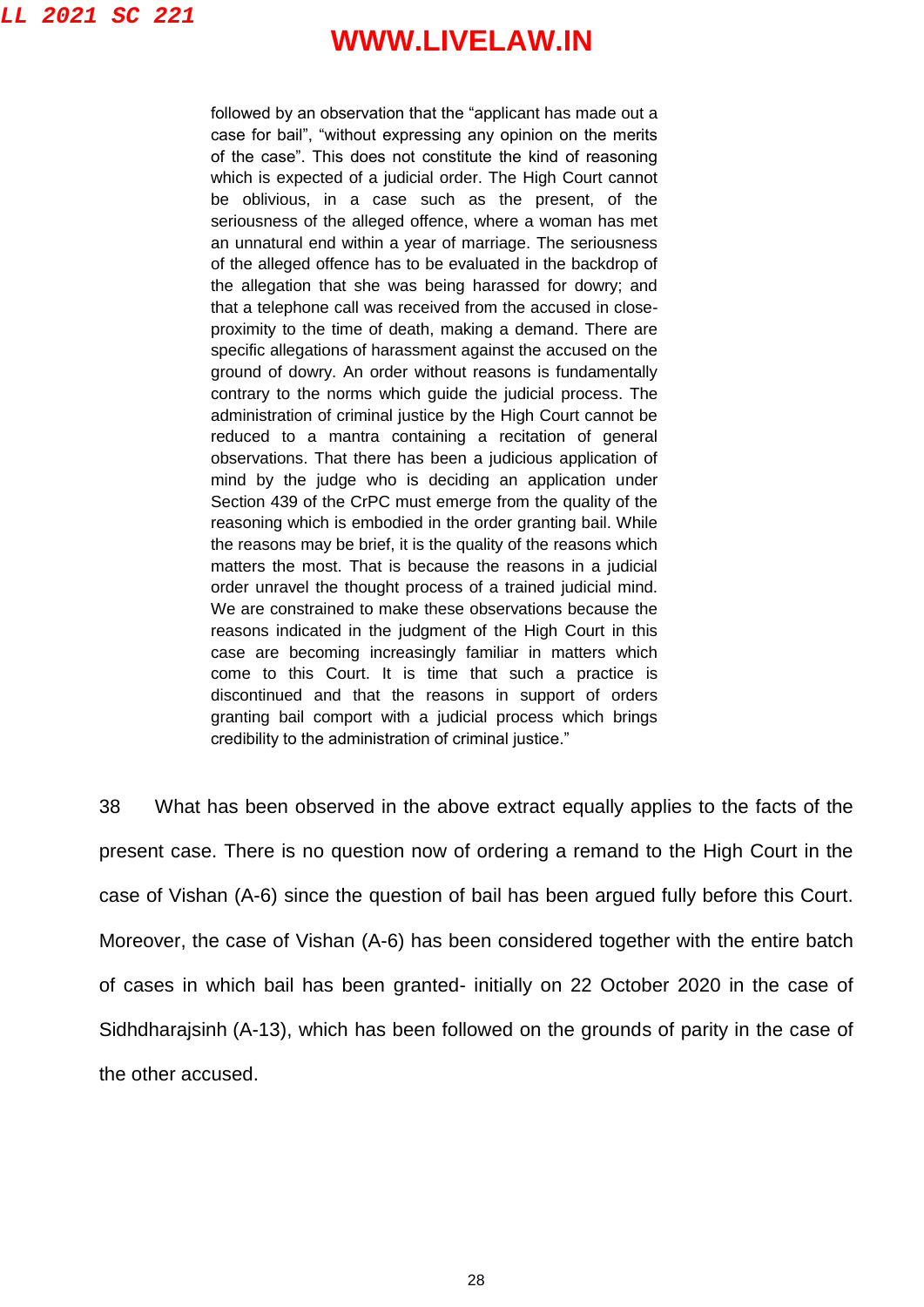#### 39 The High Court has relied upon the decision of this Court in **Sanjay Chandra** v.

**Central Bureau of Investigation**<sup>10</sup>. While considering the grant of bail in certain cases

arising out of the 2G Spectrum Scam, this Court observed as follows:

"21. In bail applications, generally, it has been laid down from the earliest times that the object of bail is to secure the appearance of the accused person at his trial by reasonable amount of bail. The object of bail is neither punitive nor preventative. Deprivation of liberty must be considered a punishment, unless it is required to ensure that an accused person will stand his trial when called upon. The courts owe more than verbal respect to the principle that punishment begins after conviction, and that every man is deemed to be innocent until duly tried and duly found guilty."

#### Elaborating further, the Court held

"22. From the earliest times, it was appreciated that detention in custody pending completion of trial could be a cause of great hardship. From time to time, necessity demands that some unconvicted persons should be held in custody pending trial to secure their attendance at the trial but in such cases, "necessity" is the operative test. In this country, it would be quite contrary to the concept of personal liberty enshrined in the Constitution that any person should be punished in respect of any matter, upon which, he has not been convicted or that in any circumstances, he should be deprived of his liberty upon only the belief that he will tamper with the witnesses if left at liberty, save in the most extraordinary circumstances."

At the same time, the Court recognized in paragraph 24 of its decision that:

"24. In the instant case, we have already noticed that the "pointing finger of accusation" against the appellants is "the seriousness of the charge". The offences alleged are economic offences which have resulted in loss to the State exchequer. Though, they contend that there is a possibility of the appellants tampering with the witnesses, they have not placed any material in support of the allegation. In our view, seriousness of the charge is, no doubt, one of the relevant considerations while considering bail applications but that is not the only test or the factor: the other factor that also

 $\overline{a}$ <sup>10</sup> 2012 (1) SCC 40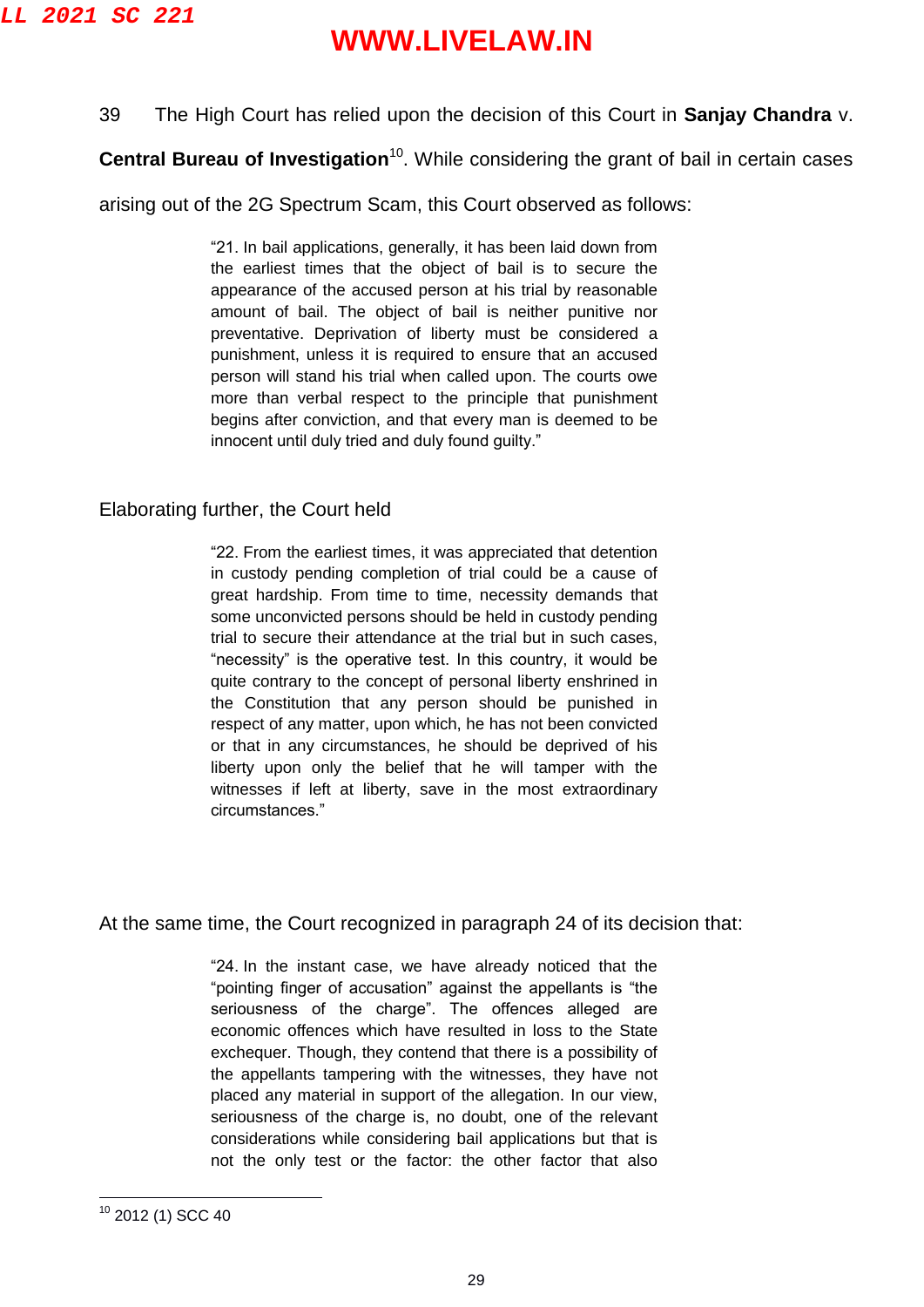requires to be taken note of is the punishment that could be imposed after trial and conviction, both under the Penal Code and the Prevention of Corruption Act. Otherwise, if the former is the only test, we would not be balancing the constitutional rights but rather "recalibrating the scales of justice"."

#### In **Mahipal v. Rajesh Kumar Alias Polia<sup>11</sup> this Court observed as follows:**

"16. The considerations that guide the power of an appellate court in assessing the correctness of an order granting bail stand on a different footing from an assessment of an application for the cancellation of bail. The correctness of an order granting bail is tested on the anvil of whether there was an improper or arbitrary exercise of the discretion in the grant of bail. The test is whether the order granting bail is perverse, illegal or unjustified. On the other hand, an application for cancellation of bail is generally examined on the anvil of the existence of supervening circumstances or violations of the conditions of bail by a person to whom bail has been granted. In *Neeru Yadav* v. *State ofU.P.* [*Neeru Yadav* v. *State of U.P.*, (2014) 16 SCC 508 : (2015) 3 SCC (Cri) 527] , the accused was granted bail by the High Court [*Mitthan Yadav* v. *State of U.P.*, 2014 SCC OnLine All 16031] . In an appeal against the order [*Mitthan Yadav* v. *State of U.P.*, 2014 SCC OnLine All 16031] of the High Court, a two-Judge Bench of this Court surveyed the precedent on the principles that guide the grant of bail. Dipak Misra, J. (as the learned Chief Justice then was) held: (*Neeru Yadav case* [*Neeru Yadav* v. *State of U.P.*, (2014) 16 SCC 508 : (2015) 3 SCC (Cri) 527] , SCC p. 513, para 12)

"*12*. … It is well settled in law that cancellation of bail after it is granted because the accused has misconducted himself or of some supervening circumstances warranting such cancellation have occurred is in a different compartment altogether than an order granting bail which is unjustified, illegal and perverse. If in a case, the relevant factors which should have been taken into consideration while dealing with the application for bail have not been taken note of, or bail is founded on irrelevant considerations, indisputably the superior court can set aside the order of such a grant of bail. Such a case belongs to a different category and is in a separate realm. While dealing with a case of second nature, the Court does not dwell upon the violation of conditions by the accused or the supervening circumstances that have happened subsequently. It,

 $\overline{a}$ 

<sup>11</sup> (2020) 2 SCC 118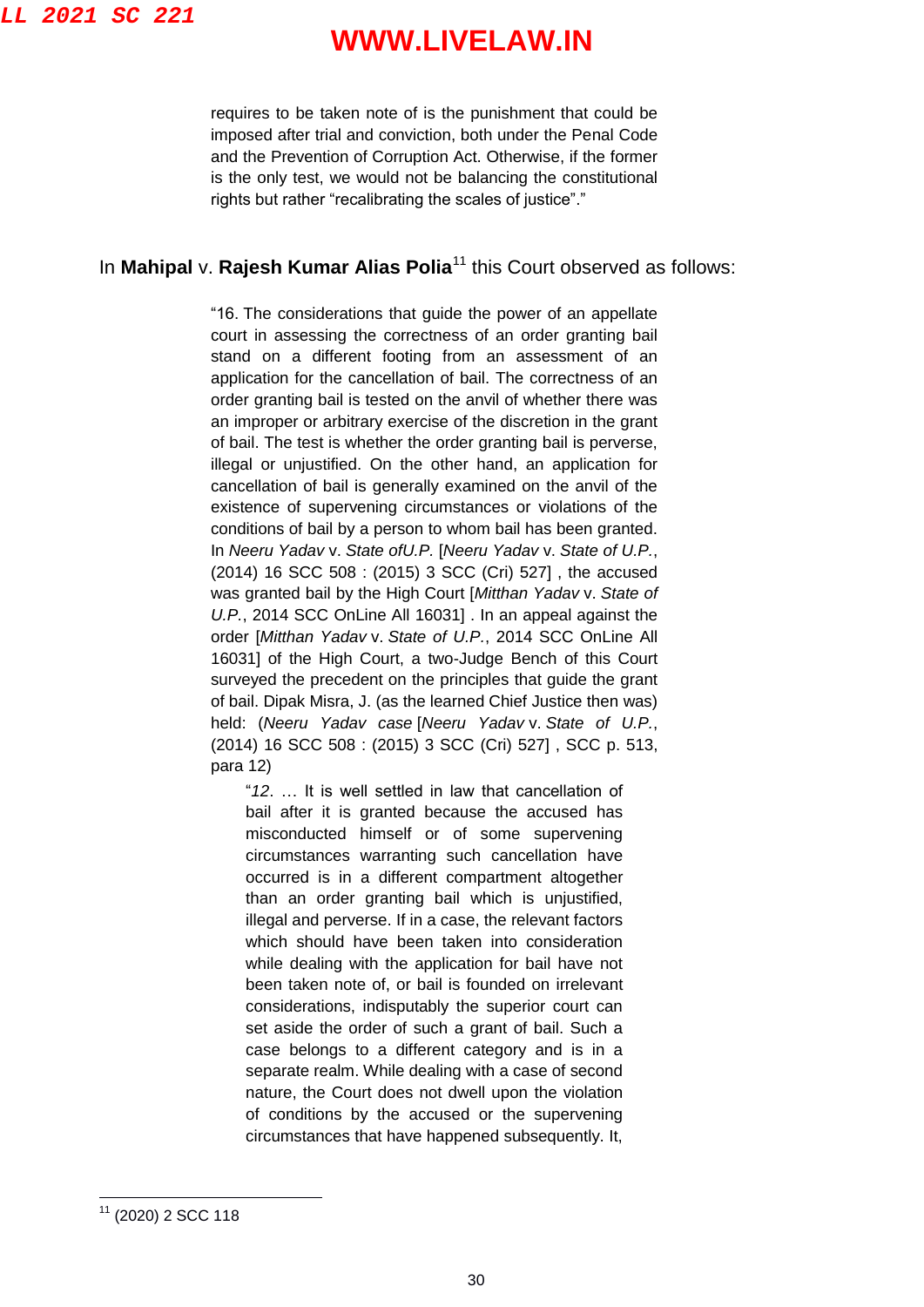on the contrary, delves into the justifiability and the soundness of the order passed by the Court."

In **Mahipal** (supra), this Court outlined the standards governing the setting aside of bail

by this Court in the following terms:

"17. Where a court considering an application for bail fails to consider relevant factors, an appellate court may justifiably set aside the order granting bail. An appellate court is thus required to consider whether the order granting bail suffers from a non-application of mind or is not borne out from a prima facie view of the evidence on record."

These two standards were reiterated in a recent decision of this Court in **Prabhakar** 

**Tewari** v. **State of U.P.**<sup>12</sup> .

40 The considerations which must weigh with the Court in granting bail have been

formulated in the decisions of this Court in **Ram Govind Upadhyay** v. **Sudarshan** 

**Singh<sup>13</sup>** and **Prasanta Kumar Sarkar v. Ashis Chatteriee<sup>14</sup>(noted earlier). These** 

decisions as well as the decision in **Sanjay Chandra** (supra) were adverted to in a

recent decision of a two judge Bench of this Court dated 19 March 2021 in **The State of** 

**Kerala** v. **Mahesh**<sup>15</sup> where the Court observed:

"22…All the relevant factors have to be weighed by the Court considering an application for bail, including the gravity of the offence, the evidence and material which prima facie show the involvement of applicant for bail in the offence alleged, the extent of involvement of the applicant for bail, in the offence alleged, possibility of the applicant accused absconding or otherwise defeating or delaying the course of justice, reasonable apprehension of witnesses being threatened or influenced or of evidence being tempered with, and danger to the safety of the victim (if alive), the complainant, their relatives, friends or other witnesses…."

 $\overline{a}$ 

<sup>&</sup>lt;sup>12</sup> 2020) 11 SCC 648

 $13$  (2002) 3 SCC 598

 $(2010)$  14 SCC 496

<sup>&</sup>lt;sup>15</sup> Criminal Appeal No 343 of 2021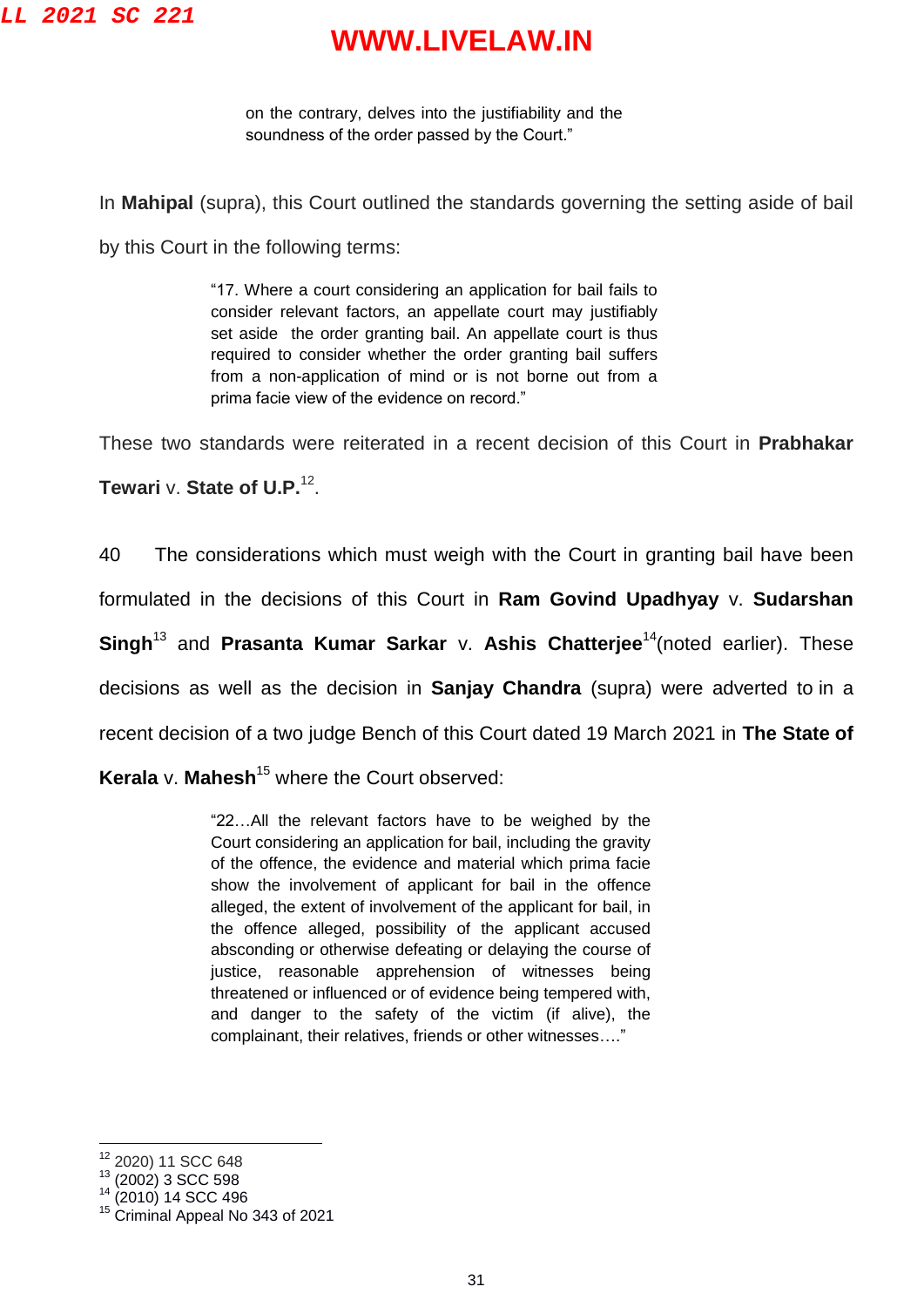Similarly, the Court held that the grant of bail by the High Court can be set aside, consistent with the precedents we have discussed above, when such grant is based on non-application of mind or is innocent of the relevant factors for such grant.

41 For the reasons which we have indicated above, we have come to the conclusion that the orders granting bail to the respondent-accused Vishan Heera Koli (A-6), Pravin Heera Koli (A-10), Sidhdhrajsinh Bhagubha Vaghela (A-13), Kheta Parbat Koli (A-15), Vanraj Karshan Koli (A-16) and Dinesh Karshan Akhiyani (Koli) (A-17) suffer from a clear perversity. We accordingly allow these appeals and set aside the following orders of the High Court:

| SI No.         | Name of the accused                         | Accused<br>No. | Date of order by<br>the High Court | SLP No.         |
|----------------|---------------------------------------------|----------------|------------------------------------|-----------------|
| 1              | Vishan Heera Koli                           | 6              | 21 December 2020                   | 790 of 2021     |
| 2              | Pravin Heera Koli                           | 10             | 21 December 2020                   | 1246-47 of 2021 |
| 3              | Sidhdhrajsinh<br><b>Bhagubha</b><br>Vaghela | 13             | 22 October 2020                    | 1249 of 2021    |
| $\overline{4}$ | Kheta Parbat Koli                           | 15             | 21 December 2020                   | 1246-47 of 2021 |
| 5              | Vanraj Karshan Koli                         | 16             | 19 January 2021                    | 1248 of 2021    |
| 6              | Dinesh Karshan Akhiyani<br>(Koli)           | 17             | <b>20 January 2021</b>             | 1245 of 2021    |